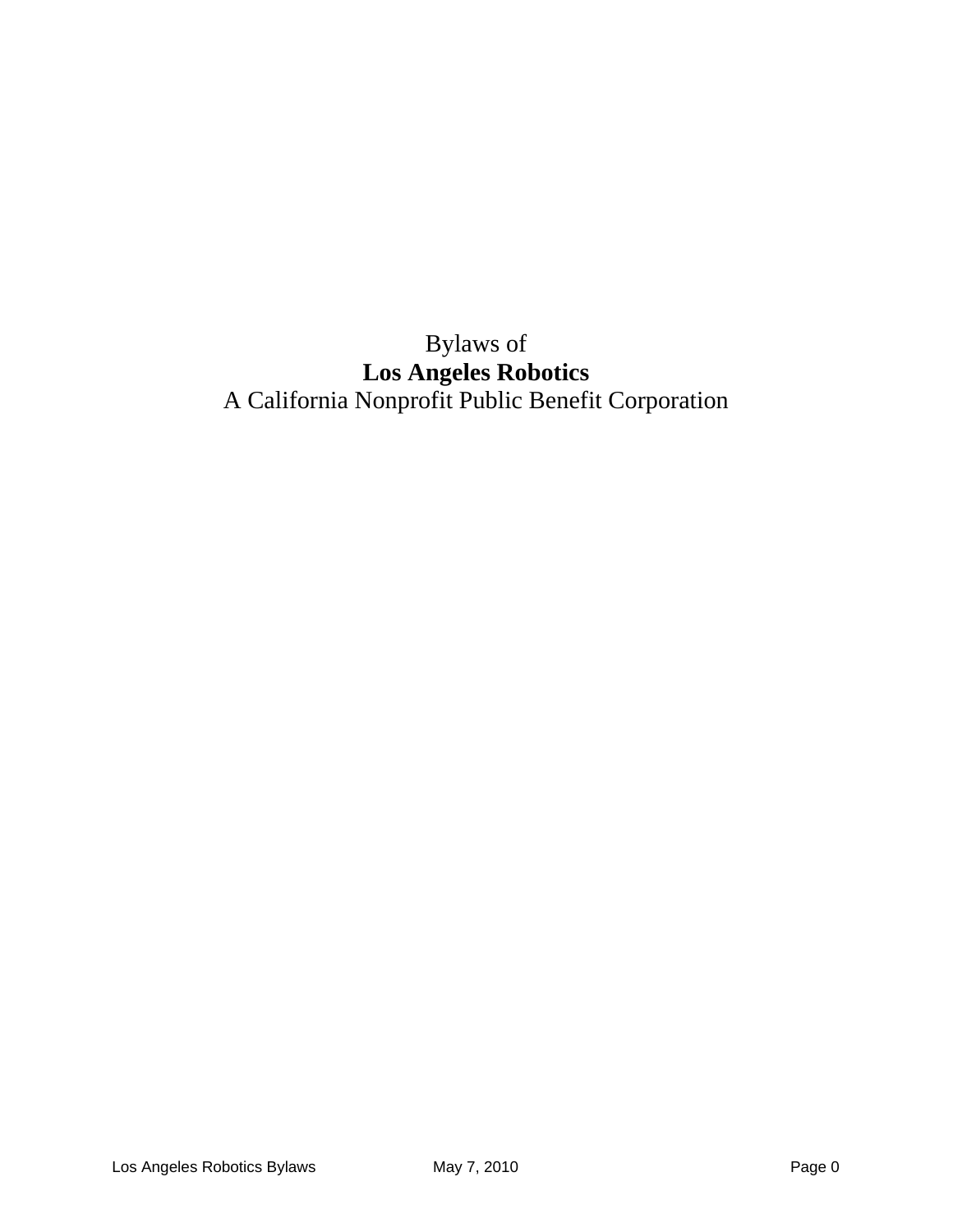### **TABLE OF CONTENTS**

| <b>ARTICLE 1</b>     |  |
|----------------------|--|
| Section 1.1          |  |
|                      |  |
| <b>ARTICLE 2</b>     |  |
| Section 2.1          |  |
| Section 2.2          |  |
|                      |  |
| <b>ARTICLE 3</b>     |  |
| Section 3.1          |  |
| Section 3.2          |  |
|                      |  |
| <b>ARTICLE 4</b>     |  |
| Section 4.1          |  |
| Section 4.2          |  |
| Section 4.3          |  |
|                      |  |
| <b>ARTICLE 5</b>     |  |
| Section 5.1          |  |
| Section 5.2          |  |
|                      |  |
| <b>ARTICLE 6</b>     |  |
| Section 6.1          |  |
| Section 6.2          |  |
|                      |  |
| <b>ARTICLE 7</b>     |  |
| Section 7.1          |  |
| 7.1.1                |  |
| 7.1.2                |  |
| Section 7.2          |  |
| Section 7.3          |  |
| Section 7.4          |  |
| 7.4.1                |  |
| 7.4.2                |  |
| 7.4.3                |  |
| 7.4.4                |  |
| 7.4.5                |  |
| Section 7.5          |  |
| Section 7.6          |  |
| Section 7.7          |  |
| 7.7.1                |  |
| 7.7.2                |  |
| 7.7.3                |  |
| Section 7.8          |  |
| 7.8.1                |  |
| Section 7.9<br>7.9.1 |  |
|                      |  |
| 7.9.2<br>7.9.3       |  |
| Section 7.10         |  |
| Section 7.11         |  |
| Section 7.12         |  |
| Section 7.13         |  |
| Section 7.14         |  |
| Section 7.15         |  |
| Section 7.16         |  |
|                      |  |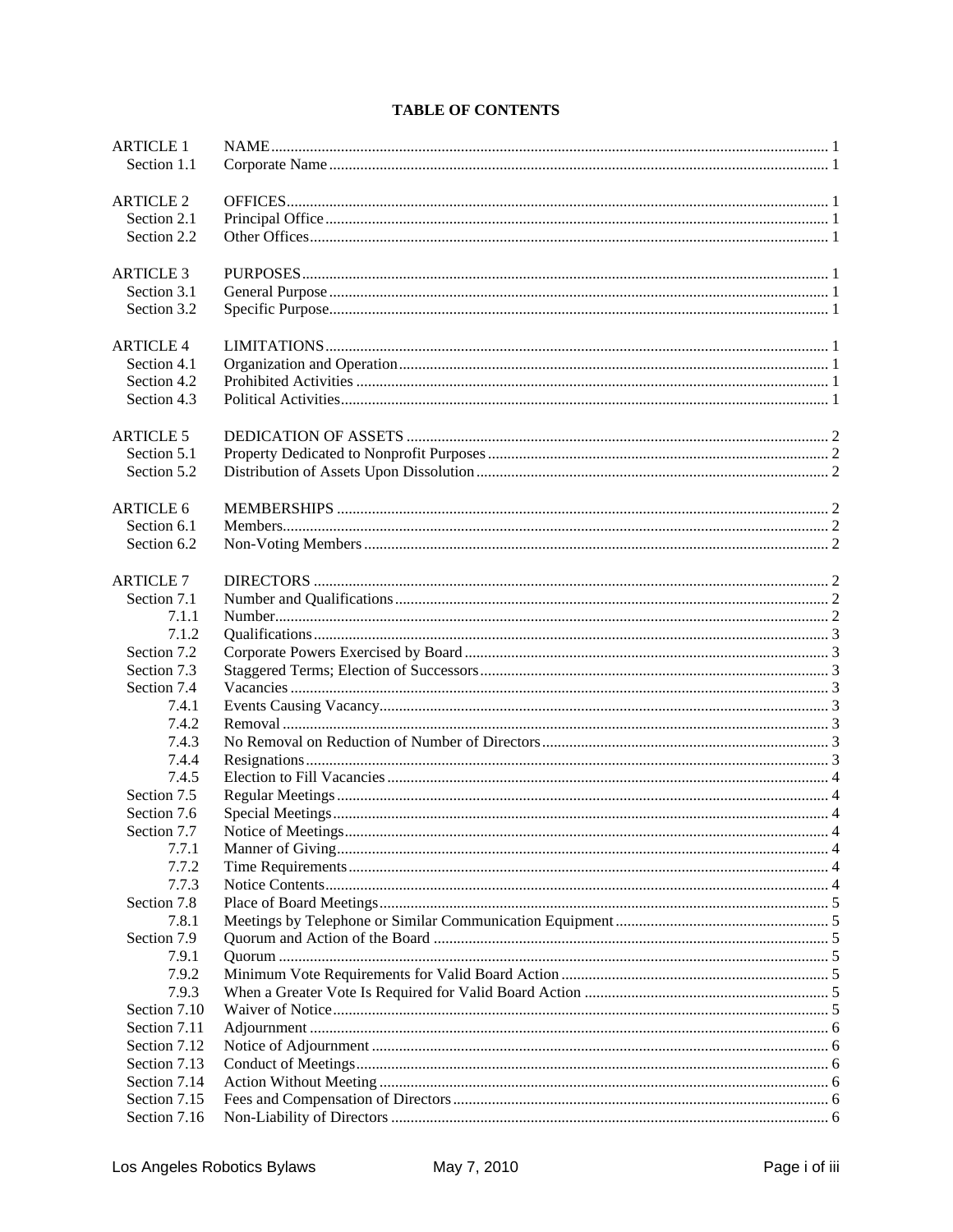| <b>ARTICLE 8</b>             |                                                                                       |  |
|------------------------------|---------------------------------------------------------------------------------------|--|
| Section 8.1                  |                                                                                       |  |
| Section 8.2                  |                                                                                       |  |
| Section 8.3                  |                                                                                       |  |
| Section 8.4                  |                                                                                       |  |
| Section 8.5                  |                                                                                       |  |
| Section 8.6                  |                                                                                       |  |
| Section 8.7                  |                                                                                       |  |
|                              |                                                                                       |  |
| <b>ARTICLE 9</b>             |                                                                                       |  |
| Section 9.1                  |                                                                                       |  |
| Section 9.2                  |                                                                                       |  |
| Section 9.3                  |                                                                                       |  |
| Section 9.4                  |                                                                                       |  |
| Section 9.5                  |                                                                                       |  |
| Section 9.6                  |                                                                                       |  |
| 9.6.1                        |                                                                                       |  |
| 9.6.2                        |                                                                                       |  |
| 9.6.3                        |                                                                                       |  |
| 9.6.4                        |                                                                                       |  |
| 9.6.5                        |                                                                                       |  |
| 9.6.6                        |                                                                                       |  |
| Section 9.7                  |                                                                                       |  |
| Section 9.8                  |                                                                                       |  |
| 9.8.1                        |                                                                                       |  |
| 9.8.2                        |                                                                                       |  |
|                              |                                                                                       |  |
| <b>ARTICLE 10</b>            | TRANSACTIONS BETWEEN CORPORATION AND DIRECTORS OR OFFICERS  11                        |  |
| Section 10.1                 |                                                                                       |  |
| 10.1.1                       |                                                                                       |  |
| 10.1.2                       |                                                                                       |  |
| 10.1.3                       |                                                                                       |  |
| Section 10.2                 |                                                                                       |  |
| Section 10.3<br>Section 10.4 |                                                                                       |  |
|                              |                                                                                       |  |
|                              | ARTICLE 11 INDEMNIFICATION OF DIRECTORS, OFFICERS, EMPLOYEES AND AGENTS  12           |  |
| Section 11.1                 |                                                                                       |  |
| 11.1.1                       |                                                                                       |  |
| 11.1.2                       |                                                                                       |  |
| 11.1.3                       |                                                                                       |  |
| Section 11.2                 |                                                                                       |  |
| 11.2.1                       |                                                                                       |  |
| 11.2.2                       |                                                                                       |  |
| Section 11.3                 |                                                                                       |  |
| 11.3.1                       |                                                                                       |  |
| 11.3.2                       | Required Standard of Conduct for Indemnification in Third Party Proceedings  13       |  |
| Section 11.4                 |                                                                                       |  |
| 11.4.1                       |                                                                                       |  |
| 11.4.2                       | Required Standard of Conduct for Indemnification in Proceeding By or On Behalf Of the |  |
|                              |                                                                                       |  |
| 11.4.3                       |                                                                                       |  |
| 11.4.4                       |                                                                                       |  |
| Section 11.5                 |                                                                                       |  |
| Section 11.6                 |                                                                                       |  |
| Section 11.7                 |                                                                                       |  |
| Section 11.8                 |                                                                                       |  |
|                              |                                                                                       |  |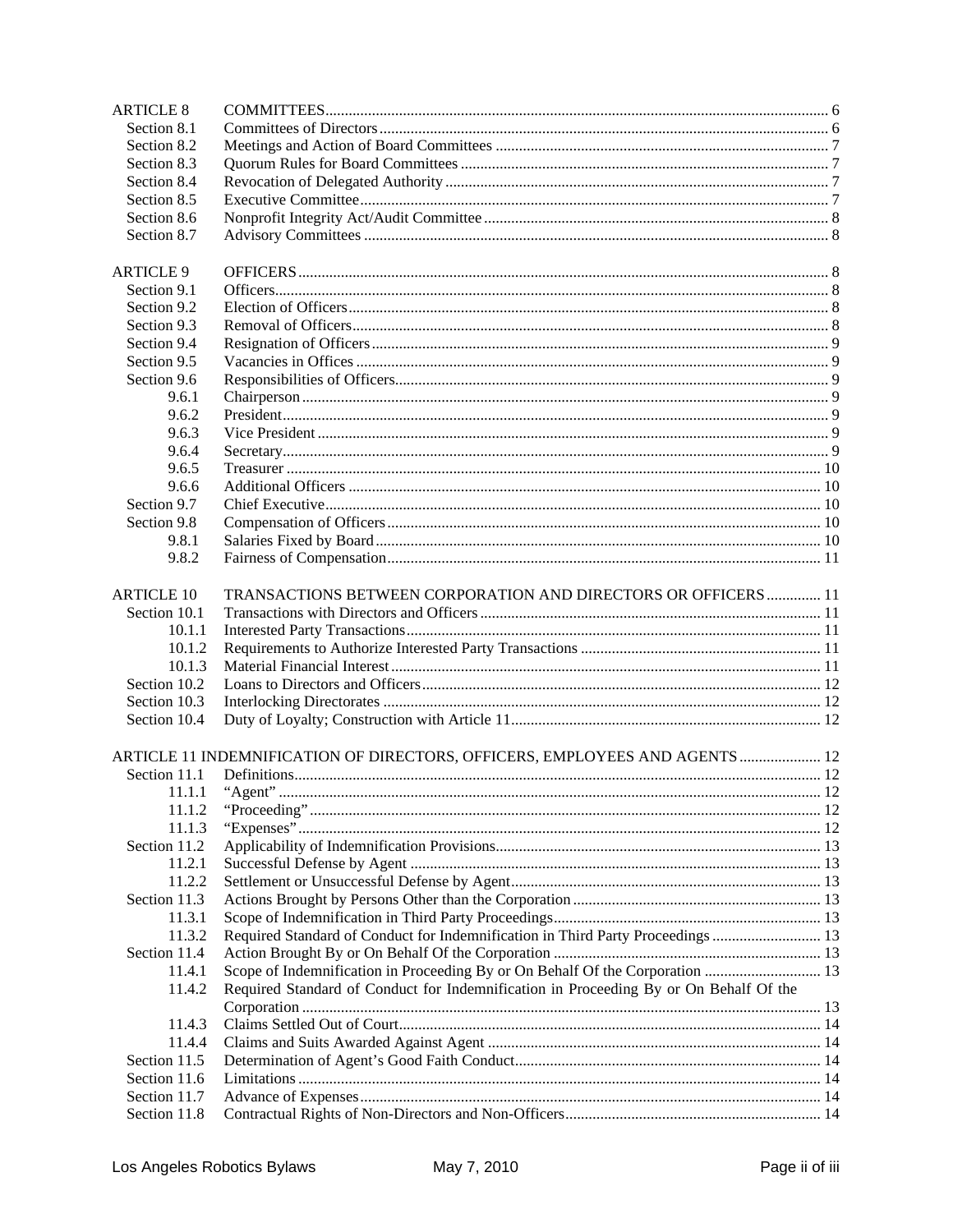| Section 11.9      |                                                                            |  |
|-------------------|----------------------------------------------------------------------------|--|
|                   |                                                                            |  |
|                   |                                                                            |  |
| Section 12.1      |                                                                            |  |
| Section 12.2      |                                                                            |  |
| Section 12.3      |                                                                            |  |
| Section 12.4      | Maintenance and Inspection of Federal Tax Exemption Application and Annual |  |
|                   |                                                                            |  |
| Section 12.5      |                                                                            |  |
| Section 12.6      |                                                                            |  |
| Section 12.7      |                                                                            |  |
|                   |                                                                            |  |
| <b>ARTICLE 13</b> |                                                                            |  |
| Section 13.1      |                                                                            |  |
| Section 13.2      |                                                                            |  |
| Section 13.3      |                                                                            |  |
| Section 13.4      |                                                                            |  |
| <b>ARTICLE 14</b> |                                                                            |  |
|                   |                                                                            |  |
| <b>ARTICLE 15</b> |                                                                            |  |
| Section 15.1      |                                                                            |  |
|                   |                                                                            |  |

### **DEFINED TERMS USED IN THIS DOCUMENT**

| "annual meeting" – Section 7.5                       |
|------------------------------------------------------|
| "Articles of Incorporation" – Section 7.2            |
| "Attorney General" – Section 7.4.4                   |
| "Board" – Section 7.2                                |
| "California Nonprofit Corporation Law" – Section 3.1 |
| "Chairperson" – Section 9.6.1 "Code" – Section 4.2   |
| "Committees" – Section 8.1                           |
| "Corporation" – Section 1.1                          |
| "Directors" – Section 7.1.1                          |
| "e-mail" – Section 7.7.1                             |
| "Officers" – Section 9.1                             |
| "President" – Section 9.6.2                          |
| "Secretary" – Section 9.6.4                          |
| "Treasurer" – Section 9.6.5                          |
| "Vice President" – Section 9.6.3                     |
|                                                      |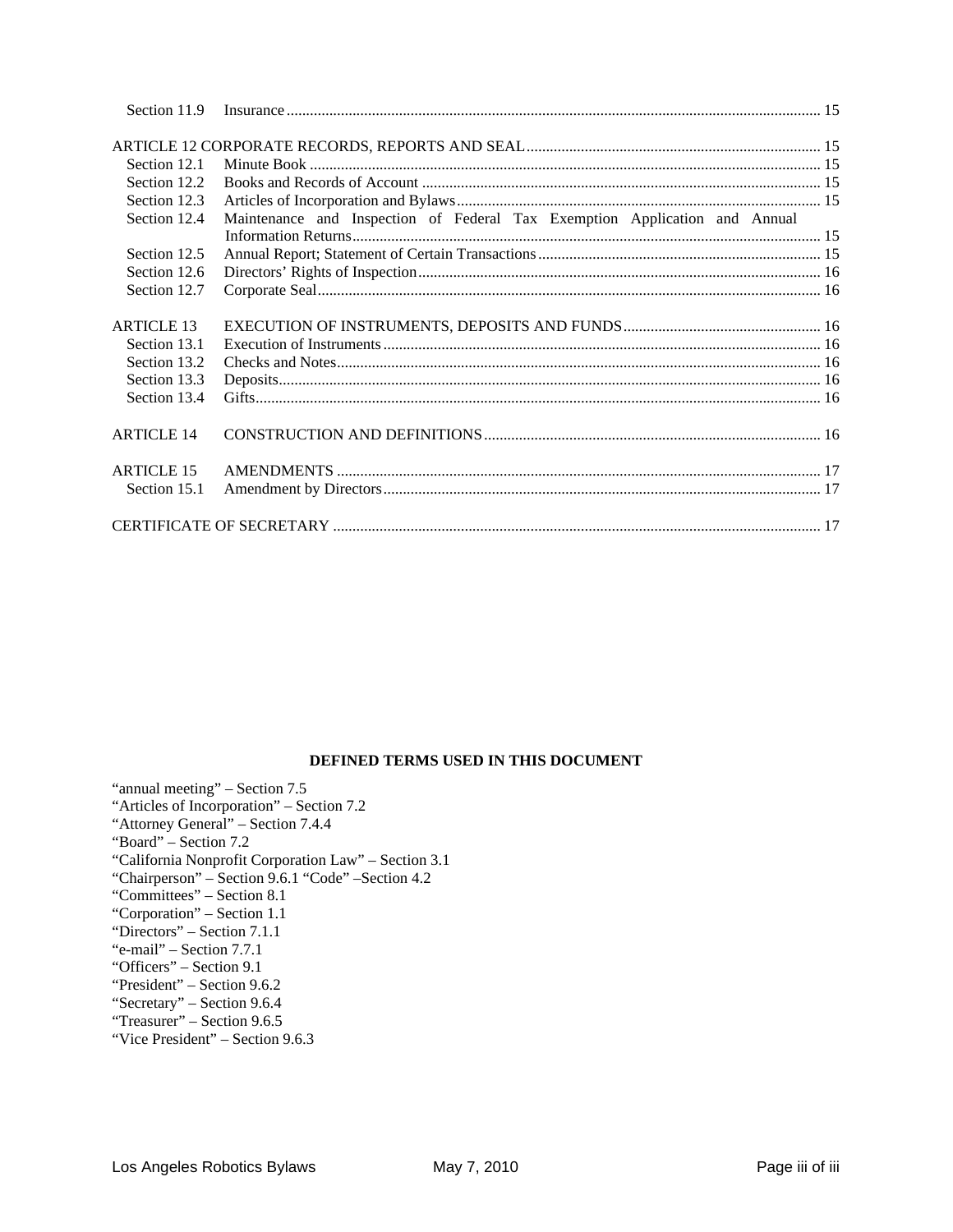#### **ARTICLE 1 NAME**

Section 1.1 Corporate Name The name of this corporation is Los Angeles Robotics (the "Corporation").

#### **ARTICLE 2 OFFICES**

- Section 2.1 Principal Office The principal office for the transaction of the business of the Corporation may be established at any place or places within or without the State of California by resolution of the Board.
- Section 2.2 Other Offices The Board may at any time establish branch or subordinate offices at any place or places where the Corporation is qualified to transact business.

#### **ARTICLE 3 PURPOSES**

#### Section 3.1 General Purpose The Corporation is a nonprofit public benefit corporation and is not organized for the private gain of any person. It is organized under the Nonprofit Corporation Law of California ("California Nonprofit Corporation Law") for public purposes.

#### Section 3.2 Specific Purpose

The specific purpose of the Corporation shall include, but are not limited to:

- (a) Serving the public by offering fun, technology-based enrichment activities and outreach with a focus on programs that are affordable and sustainable.
- (b) Working with existing school robotics clubs to expand their programs and helping schools and community groups without programs start their own. The goal is to create and maintain a broad, sustainable system throughout the Southern California area.
- (c) Partnering with FIRST LEGO League (FLL) to offer both regional FLL events as well as provide support and administrative structure to the Southern California FLL state tournament.

#### **ARTICLE 4 LIMITATIONS**

- Section 4.1 Organization and Operation The corporation is organized and operated exclusively for charitable purposes within the meaning of Section 501(c)(3) of the Internal Revenue Code.
- Section 4.2 Prohibited Activities The Corporation shall not, except in any insubstantial degree, engage in any activities or exercise any powers that are not in furtherance of the purposes described in Article 3. The Corporation may not carry on any activity for the profit of its Officers, Directors or other persons or distribute any gains, profits or dividends to its Officers, Directors or other persons as such.

Notwithstanding any other provision of these Articles, the corporation shall not carry on any other activities not permitted to be carried on (1) by a corporation exempt from federal income tax under Section  $501(c)(3)$  of the Internal Revenue Code or (2) by a corporation contributions to which are deductible under Section 170(c)(2) of said Code, or the corresponding provisions of any future statute of the United States.

#### Section 4.3 Political Activities The Corporation has been formed under California Nonprofit Corporation Law for the charitable purposes described in Article 3, and it shall be nonprofit and nonpartisan. No substantial part of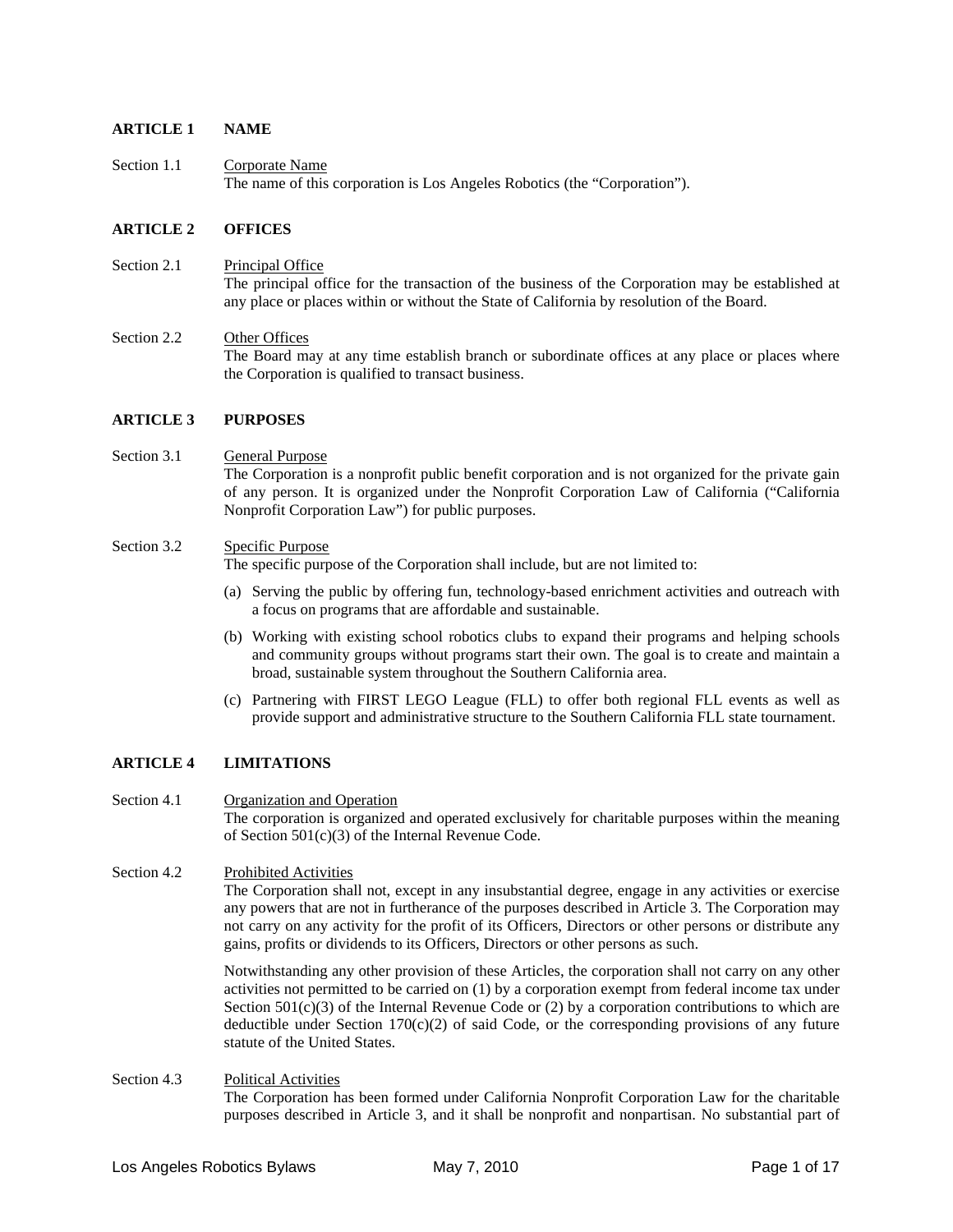the activities of this corporation shall consist of carrying on propaganda or otherwise attempting to influence legislation; nor shall the corporation participate or intervene in any political campaign (including the publishing or distribution of statements) on behalf of any candidate for public office.

#### **ARTICLE 5 DEDICATION OF ASSETS**

#### Section 5.1 Property Dedicated to Nonprofit Purposes

The property, assets, profits, and net income of this Corporation are irrevocably dedicated to educational and charitable purposes. No part of the net income or assets of the Corporation shall ever inure to the benefit of any of its Directors or Officers, or to the benefit of any private person, except that the Corporation is authorized and empowered to pay reasonable compensation for services rendered and to make payments and distributions in furtherance of the purposes set forth in Article 3 hereof.

#### Section 5.2 Distribution of Assets Upon Dissolution

Upon the dissolution or winding up of the Corporation, after paying or adequately providing for debts and obligations thereof, any remaining assets shall not inure to the benefit of any private person, but shall be distributed to a corporation or other organization (selected by this Corporation's Board of Directors) which is engaged in activities substantially similar to those of this Corporation and which is then organized and operated for public benefit or educational purposes and which is then qualified as an exempt organization under Section  $501(c)(3)$  of the Internal Revenue Code, and which is qualified to receive "qualified conservation contributions" within the meaning of Section 170(h) of said Code, or the corresponding provisions of any future statute of the United States, and (if a corporation subject to tax on income by the State of California) Section 23701d of the Revenue and Taxation Code, as amended, supplemented or revised, if amended, supplanted or revised.

In the event of a liquidation of this corporation, all corporate assets shall be disposed of in such a manner as may be directed by decree of the superior court for the county in which the corporation has its principal office, on petition therefore by the Attorney General of by any person concerned in the dissolution, in a proceeding to which the Attorney General is a party.

#### **ARTICLE 6 MEMBERSHIPS**

#### Section 6.1 Members

The Corporation shall have no members within the meaning of section 5056 of the California Nonprofit Corporation Law.

### Section 6.2 Non-Voting Members

The Board may adopt policies and procedures for the admission of associate members or other designated members who shall have no voting rights in the Corporation. Such associate or other members are not "members" of the Corporation as defined in section 5056 of the California Nonprofit Corporation Law.

#### **ARTICLE 7 DIRECTORS**

#### Section 7.1 Number and Qualifications

7.1.1 Number

The authorized number of directors of the Corporation ("Directors") shall be not less than three (3) or more than twelve (12); the exact authorized number to be fixed, within these limits, by resolution of the Board.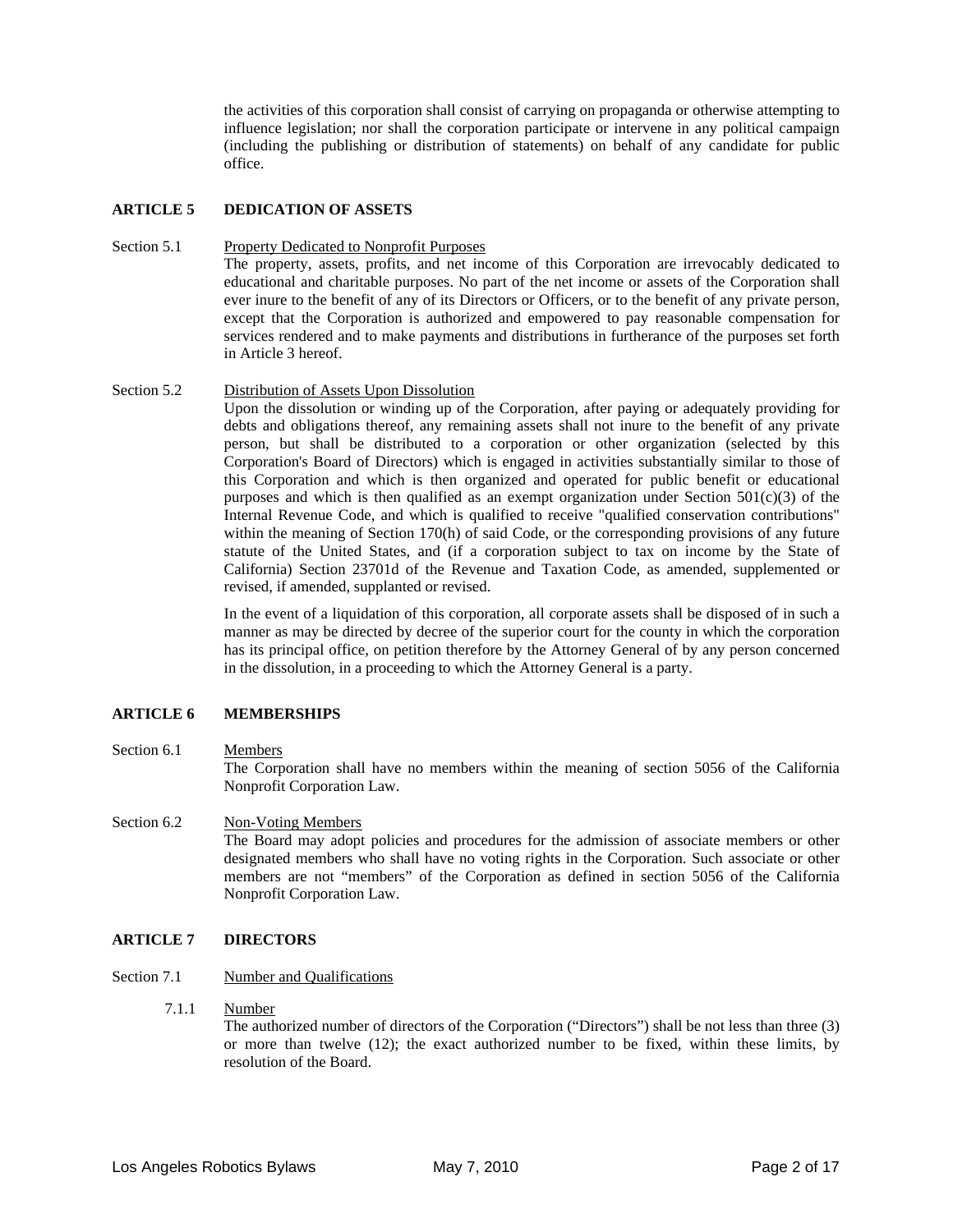#### 7.1.2 Qualifications

Directors shall support the goals, philosophies and objectives of the Corporation and the laws and regulations under which it is founded. A director shall not:

- (a) engage in any activity that is directly contrary to the interests of the Corporation;
- (b) engage in the misrepresentation of the Corporation and its policies to outside third parties, either willfully, or on a repeated basis; or
- (c) be disruptive or unprofessional during two (2) or more board meetings or exhibit behavior that is deemed to be detrimental to the function of the board meeting.

#### Section 7.2 Corporate Powers Exercised by Board

Subject to the provisions of the Articles of Incorporation of the Corporation (the "Articles of Incorporation"), California Nonprofit Corporation Law and any other applicable laws, the business and affairs of the Corporation shall be managed, and all corporate powers shall be exercised, by or under the direction of the board of Directors (the "Board"). The Board may delegate the management of the activities of the Corporation to any person or persons, management company or committee however composed, provided that the activities and affairs of the Corporation shall be managed and all corporate powers shall be exercised under the ultimate direction of the Board.

#### Section 7.3 Staggered Terms; Election of Successors At the first annual meeting, the Directors shall be divided into two (2) approximately equal groups and designated by the Board to serve one, or two year terms. Thereafter, the term of office of each Director shall be two (2) years. Each Director, including a Director elected to fill a vacancy, shall hold office until the expiration of the term for which he or she was elected and until the election and qualification of a successor, or until that Director's earlier resignation or removal in accordance with these Bylaws and California Nonprofit Corporation Law.

#### Section 7.4 Vacancies

#### 7.4.1 Events Causing Vacancy

A vacancy or vacancies on the Board shall be deemed to exist on the occurrence of the following: (i) the death, resignation, or removal of any Director; (ii) whenever the number of authorized Directors is increased; or (iii) the failure of the Board, at any meeting at which any Director or Directors are to be elected, to elect the full authorized number of Directors.

#### 7.4.2 Removal

The Board may by resolution declare vacant the office of a Director who has been declared of unsound mind by an order of court, or convicted of a felony, or found by final order or judgment of any court to have breached a duty under California Nonprofit Corporation Law.

The Board may by resolution declare vacant the office of a director who fails to attend three (3) consecutive Board meetings.

The Board may, by a majority vote of the Directors who meet all of the required qualifications to be a Director set forth in Section 7.1.2, declare vacant the office of any Director who fails or ceases to meet any required qualification that was in effect at the beginning of that Director's current term of office.

Directors may be removed without cause by a majority of Directors then in office.

#### 7.4.3 No Removal on Reduction of Number of Directors

No reduction of the authorized number of Directors shall have the effect of removing any Director before that Director's term of office expires unless the reduction also provides for the removal of that specified Director in accordance with these Bylaws and California Nonprofit Corporation Law.

#### 7.4.4 Resignations

Except as provided in this Section 7.4.4, any Director may resign by giving written notice to the President, the Secretary, or the Board. Such a written resignation will be effective on the later of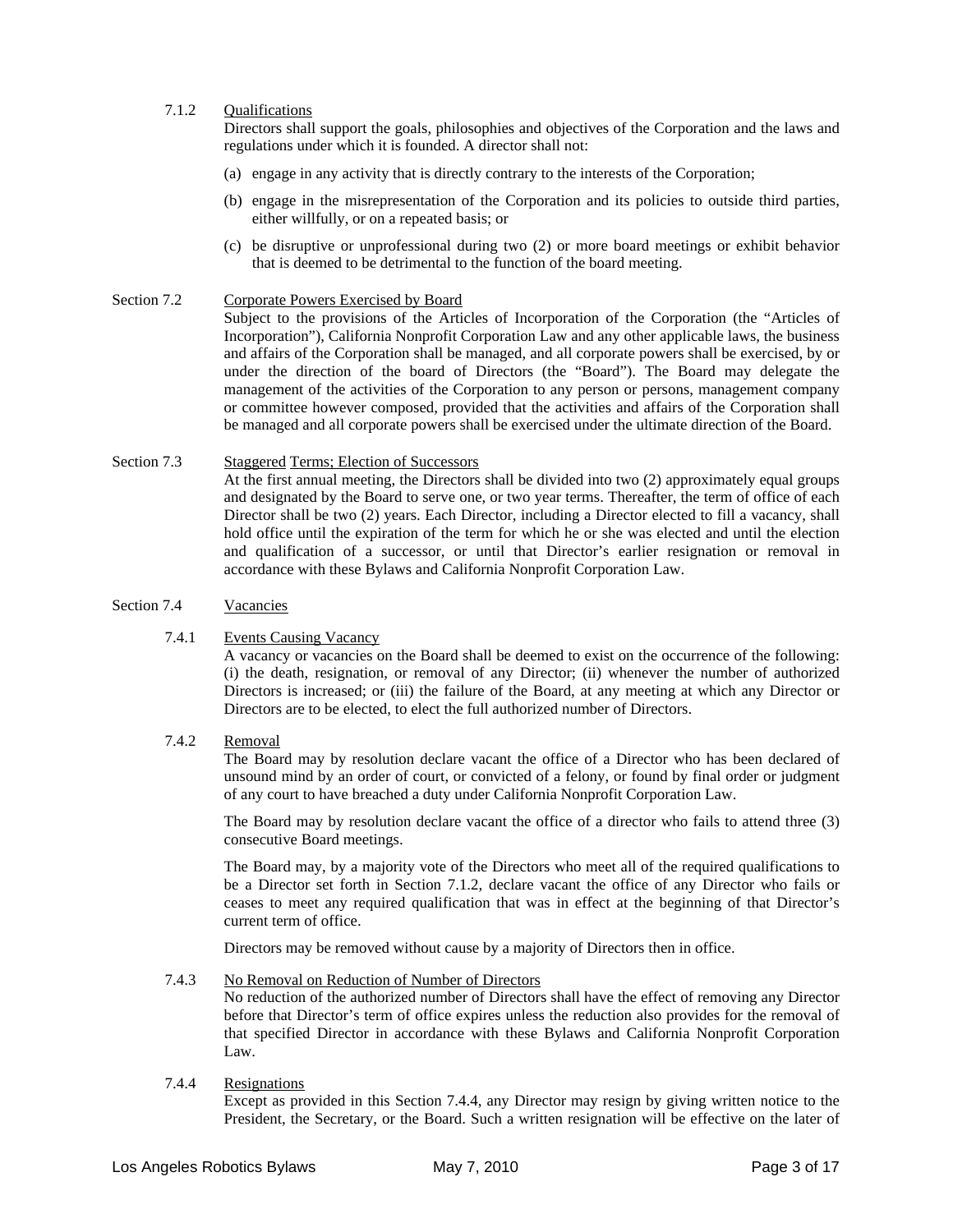(i) the date it is delivered or (ii) the time specified in the written notice that the resignation is to become effective. No Director may resign if the Corporation would then be left without a duly elected Director or Directors in charge of its affairs, except upon notice to the California Attorney General (the "Attorney General").

#### 7.4.5 Election to Fill Vacancies

If there is a vacancy on the Board, including a vacancy created by the removal of a Director, the Board may fill such vacancy by electing an additional director as soon as practicable after the vacancy occurs. If the number of Directors then in office is less than a quorum, additional directors may be elected to fill such vacancies by (i) the unanimous written consent of the Directors then in office, (ii) the affirmative vote of a majority of the Directors in office at a meeting held according to notice or waivers complying with section 5211 of the California Nonprofit Corporation Law, or (iii) a sole remaining Director.

#### Section 7.5 Regular Meetings

Each year, the Board shall hold at least one meeting, at a time and place fixed by the Board, for the purposes of election of Directors, appointment of Officers, review and approval of the corporate budget and transaction of other business. This meeting is sometimes referred to in these Bylaws as the "annual meeting." Other regular meetings of the Board may be held at such time and place as the Board may fix from time to time by resolution.

### Section 7.6 Special Meetings

Special meetings of the Board for any purpose may be called at any time by the President, or the Vice President (if any), or the Secretary, or the Treasurer, or any two Directors.

#### Section 7.7 Notice of Meetings

#### 7.7.1 Manner of Giving

Except when the time and place of a regular meeting is set by the Board by resolution in advance (as permitted by Section 7.5), notice of the time and place of all regular and special meetings shall be given to each Director by one of the following methods:

- (a) Personal delivery of oral or written notice;
- (b) First-class mail, postage paid;
- (c) Telephone, including a voice messaging system or other system or technology designed to record and communicate messages; or
- (d) Facsimile, electronic mail ("e-mail") or other means of electronic transmission if the recipient has consented to accept notices in this manner.

All such notices shall be given or sent to the Director's address, phone number, facsimile number or e-mail address as shown on the records of the Corporation. Any oral notice given personally or by telephone may be communicated directly to the Director or to a person who would reasonably be expected to promptly communicate such notice to the Director. Notice of regular meetings may be given in the form of a calendar or schedule that sets forth the date, time and place of more than one regular meeting.

7.7.2 Time Requirements

Notices sent by first-class mail shall be deposited into a United States mail box at least four days before the time set for the meeting. Notices given by personal delivery, telephone, voice messaging system or other system or technology designed to record and communicate messages, facsimile, e-mail or other electronic transmission shall be delivered at least 48 hours before the time set for the meeting.

#### 7.7.3 Notice Contents

The notice shall state the time and place for the meeting, except that if the meeting is scheduled to be held at the principal office of the Corporation, the notice shall be valid even if no place is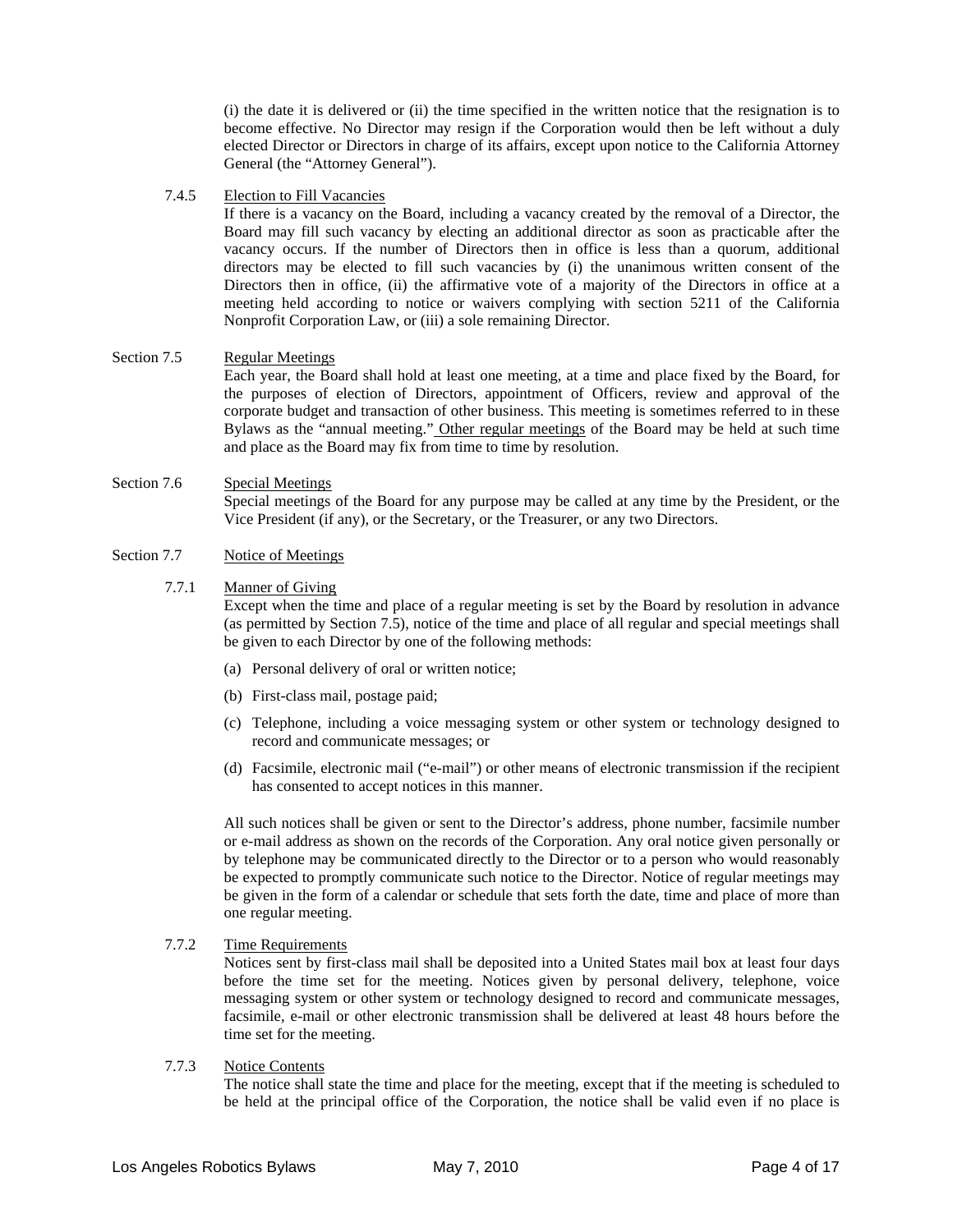specified. The notice need not specify the purpose of the meeting unless required to elsewhere in these Bylaws.

- Section 7.8 Place of Board Meetings Regular and special meetings of the Board may be held at any place within or outside the state that has been designated in the notice of the meeting, or, if not stated in the notice or, if there is no notice, designated by resolution of the Board. If the place of a regular or special meeting is not designated in the notice or fixed by a resolution of the Board, it shall be held at the principal office of the Corporation.
	- 7.8.1 Meetings by Telephone or Similar Communication Equipment Any meeting may be held by conference telephone or other communications equipment permitted by California Nonprofit Corporation Law, as long as all Directors participating in the meeting can communicate with one another and all other requirements of California Nonprofit Corporation Law are satisfied. All such Directors shall be deemed to be present in person at such meeting.
- Section 7.9 Quorum and Action of the Board
	- 7.9.1 Quorum

A majority of Directors then in office (but no fewer than two Directors or one-fifth of the authorized number in Section 7.1.1, whichever is greater) shall constitute a quorum for the transaction of business, except to adjourn as provided in Section 7.11.

#### 7.9.2 Minimum Vote Requirements for Valid Board Action

Every act taken or decision made by a vote of the majority of the Directors present at a meeting duly held at which a quorum is present is the act of the Board, unless a greater number is expressly required by California Nonprofit Corporation Law, the Articles of Incorporation or these Bylaws. A meeting at which a quorum is initially present may continue to transact business, notwithstanding the withdrawal of Directors from the meeting, if any action taken is approved by at least a majority of the required quorum for that meeting.

#### 7.9.3 When a Greater Vote Is Required for Valid Board Action

The following actions shall require a vote by a majority of all Directors then in office in order to be effective:

- (a) Approval of contracts or transactions in which a Director has a direct or indirect material financial interest as described in Section 10.1 (provided that the vote of any interested Director(s) is not counted);
- (b) Creation of, and appointment to, Committees (but not advisory committees) as described in Section 8.1:
- (c) Removal of a Director without cause as described in Section 7.4.2; and
- (d) Indemnification of Directors as described in Article 11.

#### Section 7.10 Waiver of Notice

The transactions of any meeting of the Board, however called and noticed or wherever held, shall be as valid as though taken at a meeting duly held after regular call and notice, if (i) a quorum is present, and (ii) either before or after the meeting, each of the Directors who is not present at the meeting signs a written waiver of notice, a consent to holding the meeting, or an approval of the minutes. The waiver of notice or consent does not need to specify the purpose of the meeting. All waivers, consents, and approvals shall be filed with the corporate records or made a part of the minutes of the meeting. Also, notice of a meeting is not required to be given to any Director who attends the meeting without protesting before or at its commencement about the lack of adequate notice. Directors can protest the lack of notice only by presenting a written protest to the Secretary either in person, by first-class mail addressed to the Secretary at the principal office of the Corporation as contained on the records of the Corporation as of the date of the protest, or by facsimile addressed to the facsimile number of the Corporation as contained on the records of the Corporation as of the date of the protest.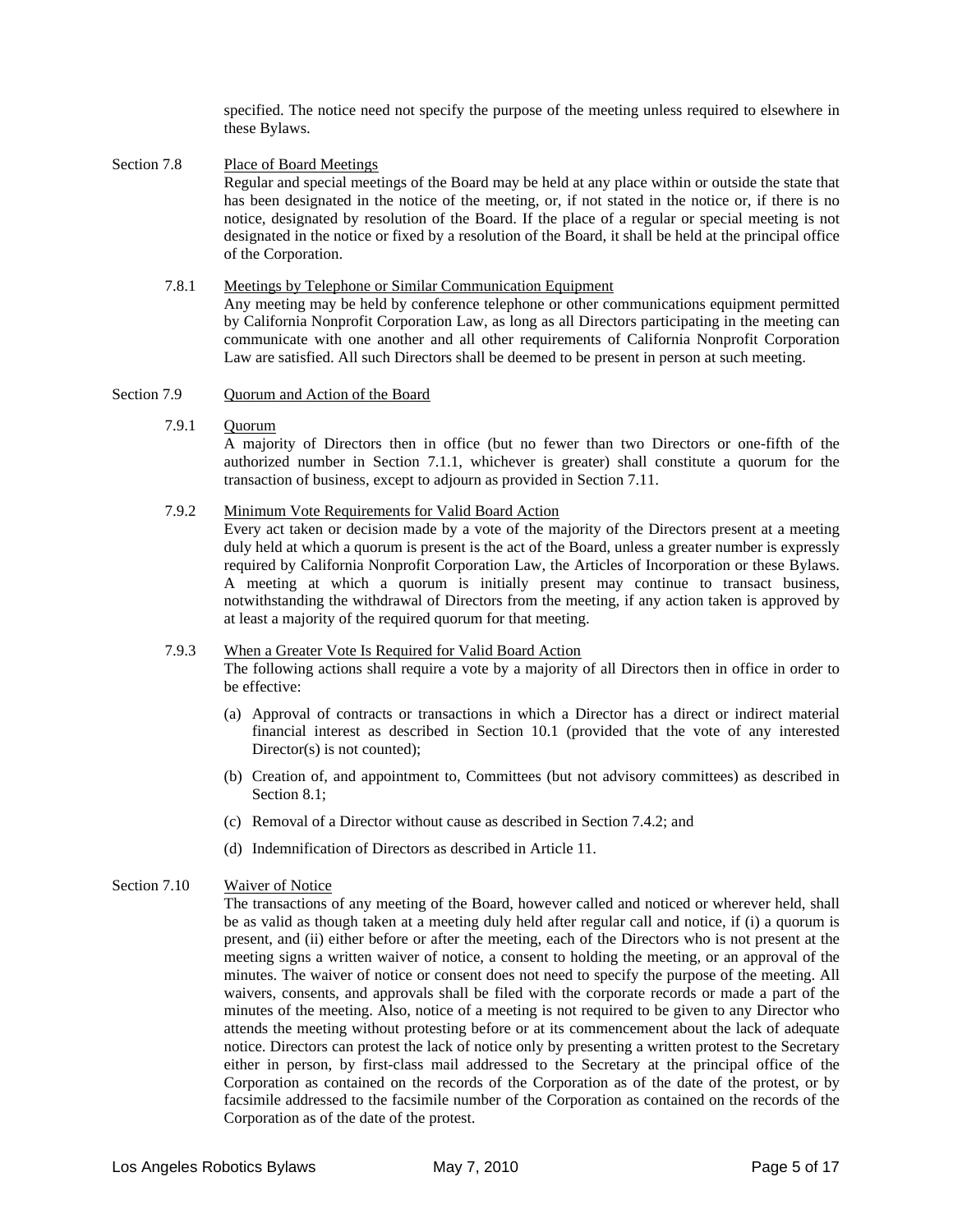- Section 7.11 Adjournment A majority of the Directors present, whether or not constituting a quorum, may adjourn any meeting to another time and place.
- Section 7.12 Notice of Adjournment Notice of the time and place of holding an adjourned meeting need not be given, unless the meeting is adjourned for more than 24 hours, in which case personal notice of the time and place shall be given before the time of the adjourned meeting to the Directors who were not present at the time of the adjournment.

#### Section 7.13 Conduct of Meetings

Meetings of the Board shall be presided over by the President or, if the President is absent, by the Vice President (if any) or, in the absence of each of these persons, by a chairperson of the meeting, chosen by a majority of the Directors present at the meeting. The Secretary shall act as secretary of all meetings of the Board, provided that, if the Secretary is absent, the presiding officer shall appoint another person to act as secretary of the meeting. Meetings shall be governed by rules of procedure as may be determined by the Board from time to time, insofar as such rules are not inconsistent with or in conflict with these Bylaws, with the Articles, or with any provisions of law applicable to the Corporation.

#### Section 7.14 Action Without Meeting

Any action required or permitted to be taken by the Board may be taken without a meeting, if all members of the Board, individually or collectively, consent in writing to the action. For the purposes of this Section 7.14 only, "all members of the Board" shall not include any "interested Director" as defined in section 5233 of the California Nonprofit Corporation Law. Such written consent shall have the same force and effect as a unanimous vote of the Board taken at a meeting. Such written consent or consents shall be filed with the minutes of the proceedings of the Board.

Written consent may be transmitted by first-class mail, messenger, courier, facsimile, e-mail or any other reasonable method satisfactory to the President.

#### Section 7.15 Fees and Compensation of Directors

The Corporation shall not pay any compensation to Directors for services rendered to the Corporation as Directors, except that Directors may be reimbursed for expenses incurred in the performance of their duties to the Corporation, in reasonable amounts as approved by the Board.

Also, Directors may not be compensated for rendering services to the Corporation in a capacity other than as Directors, unless such compensation is reasonable and further provided that not more than 49% of the persons serving as Directors may be "interested persons" which, for purposes of this Section 7.15 only, means:

- (a) any person currently being compensated by the Corporation for services rendered to it within the previous 12 months, whether as a full or part-time Officer or other employee, independent contractor, or otherwise, excluding any reasonable compensation paid to a Director as Director; or
- (b) any brother, sister, ancestor, descendant, spouse, brother-in-law, sister-in-law, son-in-law, daughter-in-law, mother-in-law, or father-in-law of any such person.
- Section 7.16 Non-Liability of Directors The Directors shall not be personally liable for the debts, liabilities, or other obligations of the Corporation.

#### **ARTICLE 8 COMMITTEES**

Section 8.1 Committees of Directors The Board may, by resolution adopted by a majority of the Directors then in office, create one or more Board Committees ("Committees"), including an executive committee, each consisting of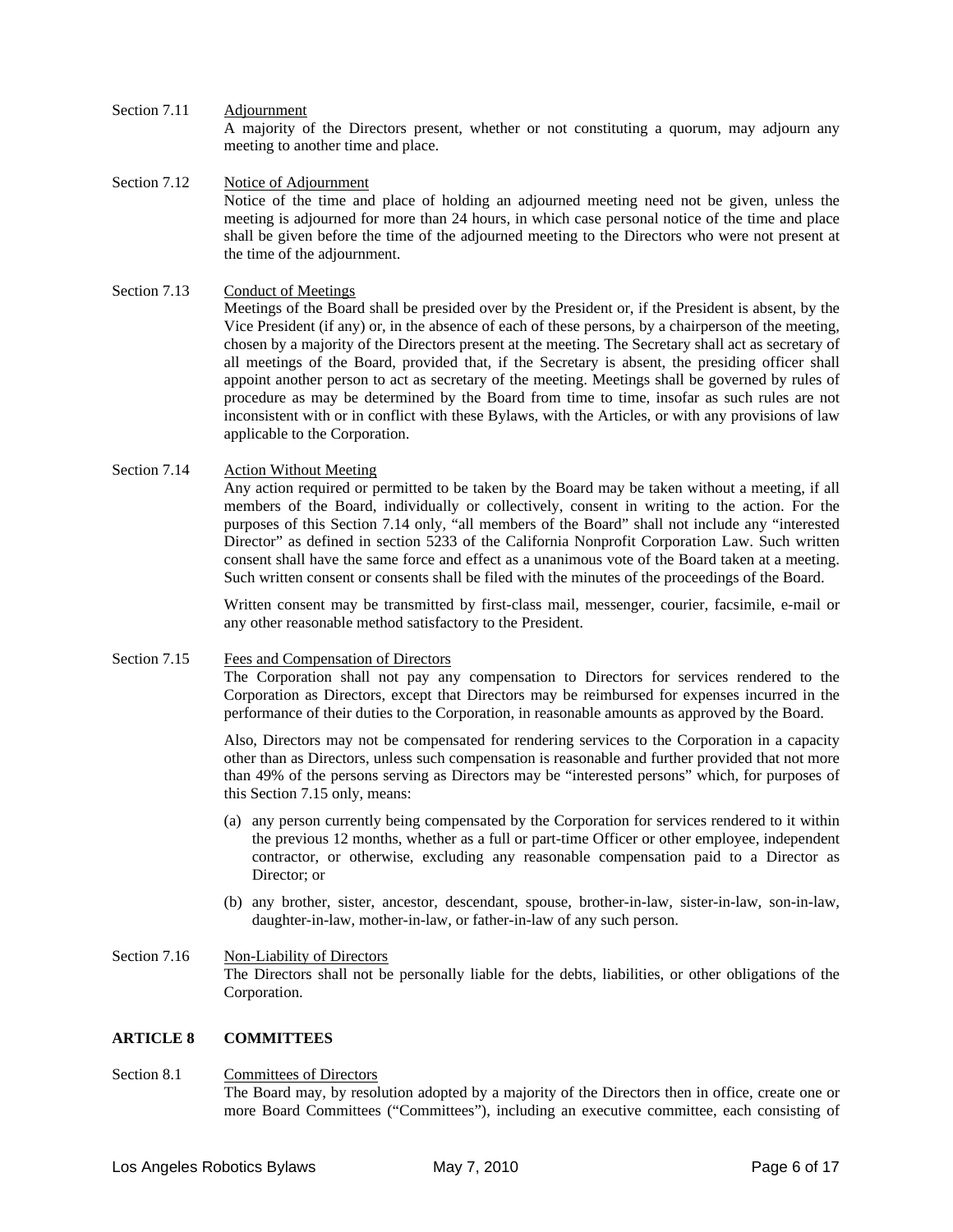two or more Directors, to serve at the discretion of the Board. Any Committee, to the extent provided in the resolution of the Board, may be given the authority of the Board except that no Committee may:

- (a) approve any action for which the California Nonprofit Corporation Law also requires approval of the members or approval of a majority of all members;
- (b) fill vacancies on the Board or in any Committee which has the authority of the Board;
- (c) fix compensation of the Directors for serving on the Board or on any Committee;
- (d) amend or repeal Bylaws or adopt new Bylaws;
- (e) amend or repeal any resolution of the Board which by its express terms is not so amendable or repealable;
- (f) appoint any other Committees or the members of these Committees;
- (g) expend corporate funds to support a nominee for Director after more persons have been nominated than can be elected; or
- (h) approve any transaction (i) between the Corporation and one or more of its Directors or (ii) between the Corporation and any entity in which one or more of its Directors have a material financial interest.

#### Section 8.2 Meetings and Action of Board Committees

Meetings and action of Committees shall be governed by, and held and taken in accordance with, the provisions of Article 7 concerning meetings of Directors, with such changes in the context of Article 7 as are necessary to substitute the Committee and its members for the Board and its members, except that the time for regular meetings of Committees may be determined by resolution of the Board, and special meetings of Committees may also be called by resolution of the Board. Minutes shall be kept of each meeting of any Committee and shall be filed with the corporate records. The Committee shall report to the Board from time to time as the Board may require. The Board may adopt rules for the governance of any Committee not inconsistent with the provisions by these Bylaws. In the absence of rules adopted by the Board, the Committee may adopt such rules.

#### Section 8.3 Quorum Rules for Board Committees A majority of the Committee members shall constitute a quorum for the transaction of Committee business, except to adjourn. A majority of the Committee members present, whether or not constituting a quorum, may adjourn any meeting to another time and place. Every act taken or decision made by a majority of the Committee members present at a meeting duly held at which a quorum is present shall be regarded as an act of the Committee, subject to the provisions of the

California Nonprofit Corporation Law relating to actions that require a majority vote of the entire Board. A meeting at which a quorum is initially present may continue to transact business, notwithstanding the withdrawal of Committee members, if any action taken is approved by at least a majority of the required quorum for that meeting.

Section 8.4 Revocation of Delegated Authority The Board may, at any time, revoke or modify any or all of the authority that the Board has delegated to a Committee, increase or decrease (but not below two) the number of members of a Committee, and fill vacancies in a Committee from the members of the Board.

#### Section 8.5 Executive Committee The Executive Committee shall consist of the Officers, and the immediate past President, if he or she still is a Director. It shall meet as necessary to carry out its duties. The Executive Committee shall act in place of the Board in between regular Board meetings, when immediate action is required, and shall report on any action taken at the next Board meeting. When a decision can be deferred until the next Board meeting, the Executive Committee will not act on the matter. No Executive Committee meeting shall be held in lieu of a regular Board meeting, unless agreed to by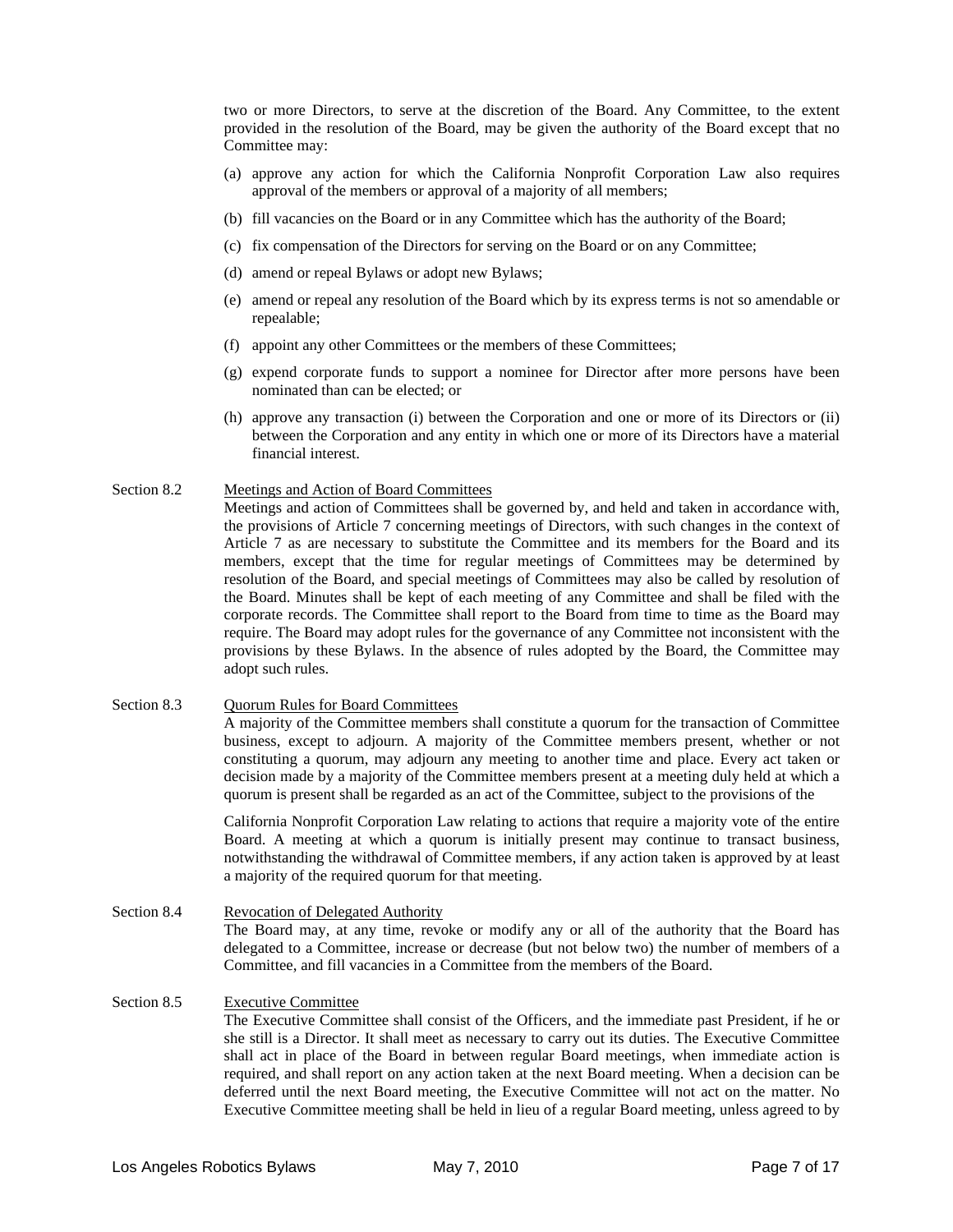a majority of the Directors. The Executive Committee may also initiate new issues for recommendation to the Board on its own volition.

Section 8.6 Nonprofit Integrity Act/Audit Committee

In any fiscal year in which the Corporation receives or accrues gross revenues of two million dollars or more (excluding grants from, and contracts for services with, governmental entities for which the governmental entity requires an accounting of the funds received), the Board shall (i) prepare annual financial statements using generally accepted accounting principles that are audited by an independent certified public accountant ("CPA") in conformity with generally accepted auditing standards; (ii) make the audit available to the Attorney General and to the public on the same basis that the Internal Revenue Service Form 990 is required to be made available; and (iii) appoint an Audit Committee.

The Audit Committee shall not include paid or unpaid staff or employees of the Corporation, including, if staff members or employees, the President or chief executive officer or the Treasurer or chief financial officer (if any). If there is a finance committee, members of the finance committee shall constitute less than 50% of the membership of the Audit Committee and the chairperson of the Audit Committee shall not be a member of the finance committee. Subject to the supervision of the Board, the Audit Committee shall:

- (a) make recommendations to the Board on the hiring and firing of the CPA;
- (b) confer with the CPA to satisfy Audit Committee members that the financial affairs of the Corporation are in order;
- (c) approve non-audit services by the CPA and ensure such services conform to standards in the Yellow Book issued by the United States Comptroller General; and
- (d) if requested by the Board, negotiate the CPA's compensation on behalf of the Board.

#### Section 8.7 Advisory Committees

The Board may create one or more advisory committees to serve at the pleasure of the Board. Appointments to such advisory committees need not, but may, be Directors. The Board shall appoint and discharge advisory committee members. All actions and recommendations of an advisory committee shall require ratification by the Board before being given effect.

#### **ARTICLE 9 OFFICERS**

#### Section 9.1 Officers

The officers of the Corporation ("Officers") shall be a President, a Secretary, and a Treasurer. The Board shall have the power to designate additional Officers, including a Vice President, with such duties, powers, titles and privileges as the Board may fix, including such Officers as may be appointed in accordance with Section 9.6.6. Other than the President and Vice President, these persons may, but need not be, selected from among the Directors. Any number of offices may be held by the same person, except that the Secretary and the Treasurer may not serve concurrently as the President.

- Section 9.2 Election of Officers The Officers, except those appointed in accordance with Section 9.6.6, shall be elected by the Board at the annual meeting of the Corporation for a term of one year, and each shall serve at the discretion of the Board until his or her successor shall be elected, or his or her earlier resignation or removal.
- Section 9.3 Removal of Officers Subject to the rights, if any, of an Officer under any contract of employment, any Officer may be removed, with or without cause, (i) by the Board, at any regular or special meeting of the Board, or at the annual meeting of the Corporation, or (ii) by an Officer on whom such power of removal may be conferred by the Board.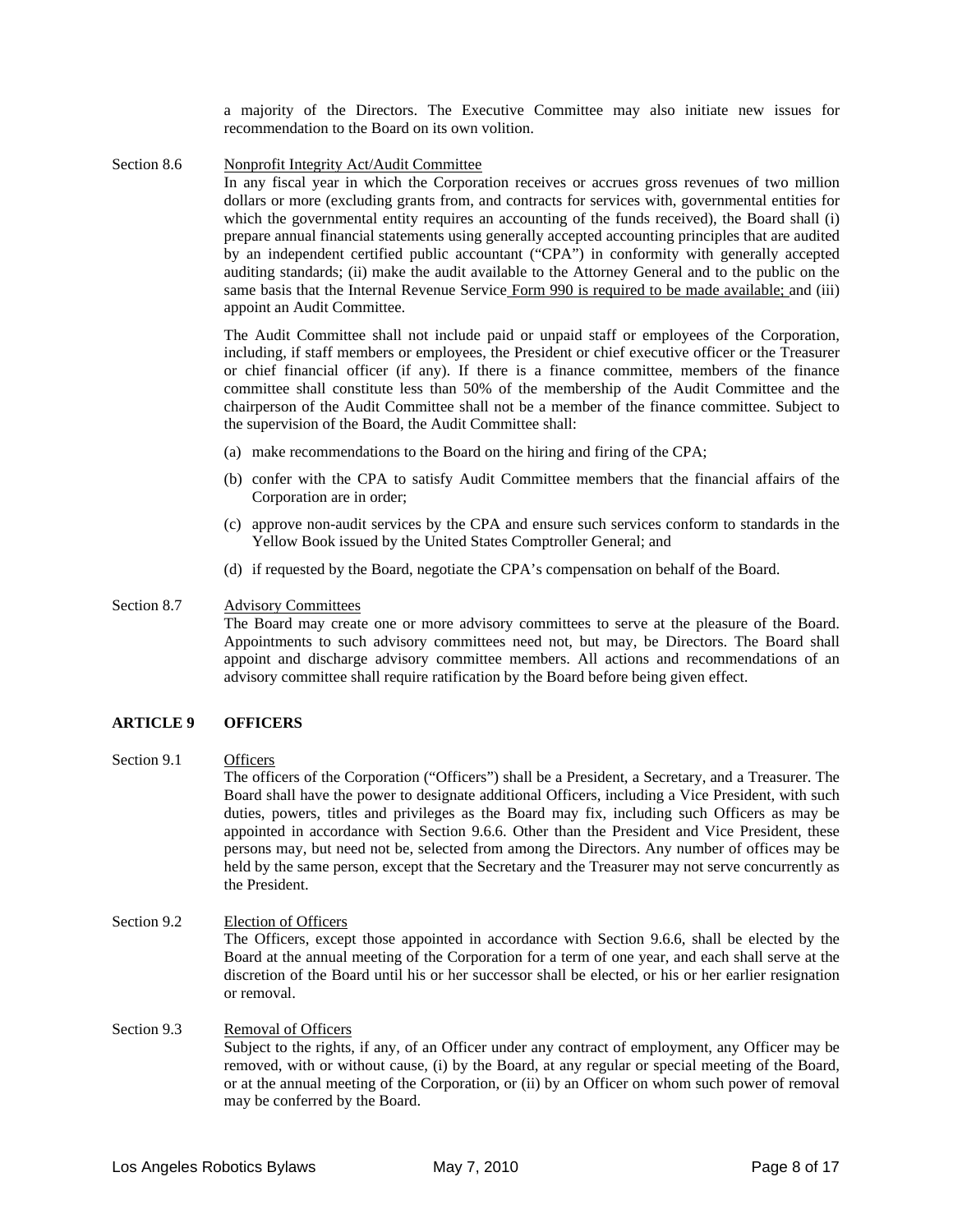#### Section 9.4 Resignation of Officers

Any Officer may resign at any time by giving written notice to the Corporation. Any resignation shall take effect at the date of the receipt of that notice or at any later time specified in that notice; and, unless otherwise specified in that notice, the acceptance of the resignation shall not be necessary to make it effective. Any resignation is without prejudice to the rights, if any of the Corporation under any contract to which the Officer is a party.

#### Section 9.5 Vacancies in Offices

A vacancy in any office because of death, resignation, removal, disqualification, or any other cause shall be filled in the manner prescribed in these Bylaws for regular appointments to that office, provided that such vacancies shall be filled as they occur and not on an annual basis. In the event of a vacancy in any office other than the President or one appointed in accordance with Section 9.6.6, such vacancy shall be filled temporarily by appointment by the President, and the appointee shall remain in office for 60 days, or until the next regular meeting of the Board, whichever comes first. Thereafter, the position can be filled only by action of the Board.

#### Section 9.6 Responsibilities of Officers

- 9.6.1 Chairperson The President shall be the chairperson of the Board.
- 9.6.2 President

The president of the Corporation (the "President") shall be a Director and shall preside at meetings of the Board and exercise and perform such other powers and duties as may from time to time be assigned to him by the Board or prescribed by these Bylaws. If no other person is designated as the chief executive, the President shall, in addition, be the chief executive and shall have the powers and duties prescribed in Section 9.7.

#### 9.6.3 Vice President

The vice president of the Corporation (the "Vice President") shall be a Director and shall, in the absence or disability of the President, perform all the duties of the President and, when so acting, have all the powers of and be subject to all the restrictions upon, the President. The Vice President shall have such other powers and perform such other duties as may be prescribed by the Board.

#### 9.6.4 Secretary

The secretary of the Corporation (the "Secretary") shall attend to the following:

#### 9.6.4.1 Bylaws

The Secretary shall certify and keep or cause to be kept at the principal office of the Corporation the original or a copy of these Bylaws as amended to date.

#### 9.6.4.2 Minute Book

The Secretary shall keep or cause to be kept a minute book as described in Section 12.1.

9.6.4.3 Notices The Secretary shall give, or cause to be given, notice of all meetings of the Board in accordance with these Bylaws.

#### 9.6.4.4 Corporate Records

Upon request, the Secretary shall exhibit or cause to be exhibited at all reasonable times to any Director, or to his or her agent or attorney, these Bylaws and the minute book.

#### 9.6.4.5 Corporate Seal and Other Duties

The Secretary shall keep or cause to be kept the seal of the Corporation, if any, in safe custody, and shall have such other powers and perform such other duties incident to the office of Secretary as may be prescribed by the Board or these Bylaws.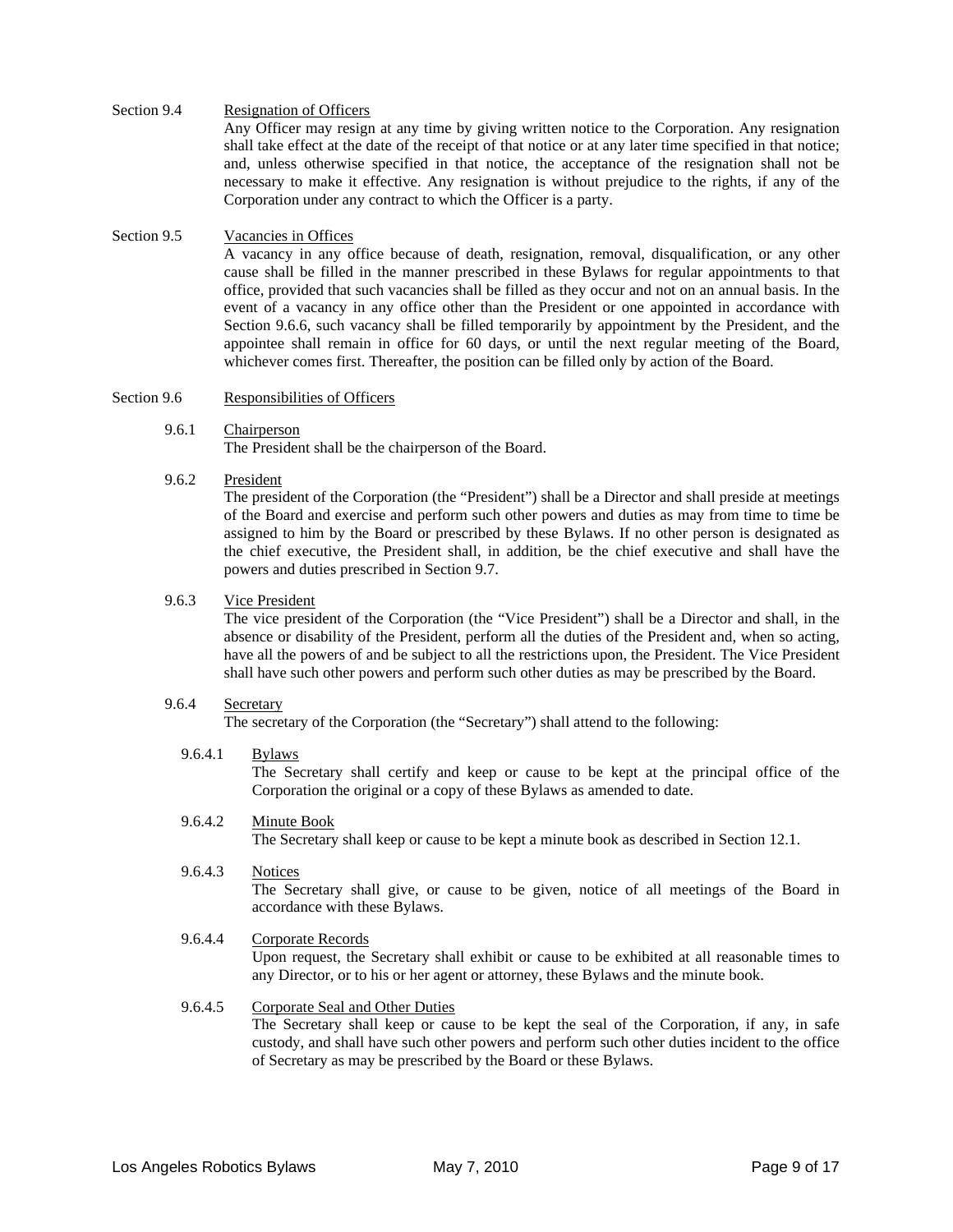#### 9.6.5 Treasurer

The treasurer of the Corporation (the "Treasurer") shall be the chief financial officer of the corporation and shall attend to the following:

9.6.5.1 Books of Account

The Treasurer shall keep and maintain, or cause to be kept and maintained, adequate and correct books and records of accounts of the properties and transactions of the Corporation, including accounts of its assets, liabilities, receipts, disbursements, gains, losses, capital, retained earnings, and other matters customarily included in financial statements. The books of account shall be open to inspection by any Director at all reasonable times.

#### 9.6.5.2 Financial Reports

The Treasurer shall prepare, or cause to be prepared, and certify, or cause to be certified, the financial statements to be included in any required reports.

#### 9.6.5.3 Deposit and Disbursement of Money and Valuables

The Treasurer shall deposit, or cause to be deposited, all money and other valuables in the name and to the credit of the Corporation with such depositories as may be designated by the Board; shall disburse, or cause to be disbursed, the funds of the Corporation as may be ordered by the Board; shall render, or cause to be rendered to the President and Directors, whenever they request it, an account of all of his or her transactions as Treasurer and of the financial condition of the Corporation; and shall have other powers and perform such other duties incident to the office of Treasurer as may be prescribed by the Board or these Bylaws.

9.6.5.4 Bond

If required by the Board, the Treasurer shall give the Corporation a bond in the amount and with the surety or sureties specified by the Board for faithful performance of the duties of his office and for restoration to the Corporation of all its books, papers, vouchers, money, and other property of every kind in his possession or under his control on his death, resignation, retirement, or removal from office.

#### 9.6.6 Additional Officers

The Board may empower the President, or chief executive, to appoint or remove such other Officers as the business of the Corporation may require, each of whom shall hold office for such period, have such authority, and perform such duties as are provided in these Bylaws or as the Board from time to time may determine.

#### Section 9.7 Chief Executive

Subject to such supervisory powers as may be given by the Board to the President, the Board may hire a chief executive who shall be the general manager of the Corporation, and subject to the control of the Board, shall supervise, direct and control the Corporation's day-to-day activities, business and affairs. The chief executive (who may be referred to as the "chief executive officer" or "executive director") shall be empowered to hire, supervise and fire all of the employees of the Corporation, under such terms and having such job responsibilities as the chief executive shall determine in his or her sole discretion, subject to the rights, if any, of the employee under any contract of employment. The chief executive may delegate his or her responsibilities and powers subject to the control of the Board. He or she shall have such other powers and duties as may be prescribed by the Board or these Bylaws. Additionally, the Board may, by resolution, appoint the chief executive as an Officer.

#### Section 9.8 Compensation of Officers

#### 9.8.1 Salaries Fixed by Board

The salaries of Officers, if any, shall be fixed from time to time by resolution of the Board or by the person or Committee to whom the Board has delegated this function, and no Officer shall be prevented from receiving such salary by reason of the fact that he or she is also a Director, provided, however, that such compensation paid to a Director for serving as an Officer shall only be allowed if permitted under the provisions of Section 7.15. In all cases, any salaries received by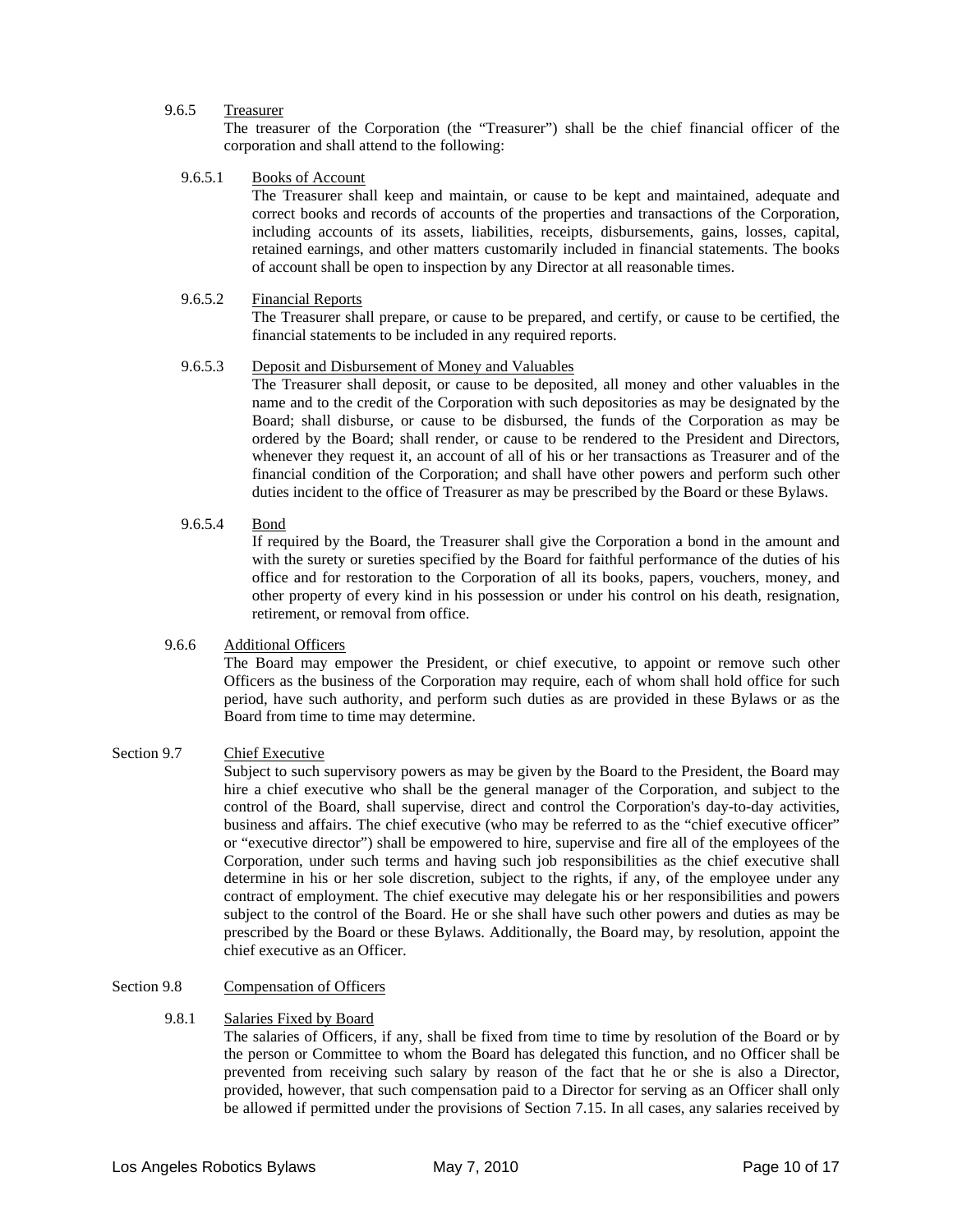Officers shall be reasonable and given in return for services actually rendered for the Corporation which relate to the performance of the public benefit purposes of the Corporation. No salaried Officer serving as a Director shall be permitted to vote on his or her own compensation as an Officer.

#### 9.8.2 Fairness of Compensation

The Board shall periodically review the fairness of compensation, including benefits, paid to every person, regardless of title, with powers, duties, or responsibilities comparable to the president, chief executive officer, treasurer, or chief financial officer (i) once such person is hired, (ii) upon any extension or renewal of such person's term of employment, and (iii) when such person's compensation is modified (unless all employees are subject to the same general modification of compensation).

#### **ARTICLE 10 TRANSACTIONS BETWEEN CORPORATION AND DIRECTORS OR OFFICERS**

Section 10.1 Transactions with Directors and Officers

#### 10.1.1 Interested Party Transactions

Except as described in Section 10.1.2, the Corporation shall not be a party to any transaction:

- (a) in which one or more of its Directors or Officers has a material financial interest, or
- (b) with any corporation, firm, association, or other entity in which one or more Directors or Officers has a material financial interest.

#### 10.1.2 Requirements to Authorize Interested Party Transactions

- The Corporation shall not be a party to any transaction described in 10.1.1 unless:
- (a) the Corporation enters into the transaction for its own benefit;
- (b) the transaction is fair and reasonable to the Corporation at the time the transaction is entered into;
- (c) prior to consummating the transaction or any part thereof, the Board authorizes or approves the transaction in good faith, by a vote of a majority of Directors then in office (without counting the vote of the interested Directors), and with knowledge of the material facts concerning the transaction and the interested Director's or Officer's financial interest in the transaction;
- (d) prior to authorizing or approving the transaction, the Board considers and in good faith determines after reasonable investigation that the Corporation could not obtain a more advantageous arrangement with reasonable effort under the circumstances; and
- (e) the minutes of the Board meeting at which such action was taken reflect that the Board considered and made the findings described in paragraphs (a) through (d) of this Section 10.1.2.

#### 10.1.3 Material Financial Interest

A Director or Officer shall not be deemed to have a "material financial interest" in a transaction:

- (a) that fixes the compensation of a Director as a Director or Officer;
- (b) if the contract or transaction is part of a public or charitable program of the Corporation and it (1) is approved or authorized by the Corporation in good faith and without unjustified favoritism, and (2) results in a benefit to one or more Directors or their families only because they are in the class of persons intended to be benefited by the program; or
- (c) where the interested Director has no actual knowledge of the transaction and it does not exceed the lesser of one percent of the gross receipts of the corporation for the preceding year or \$100,000.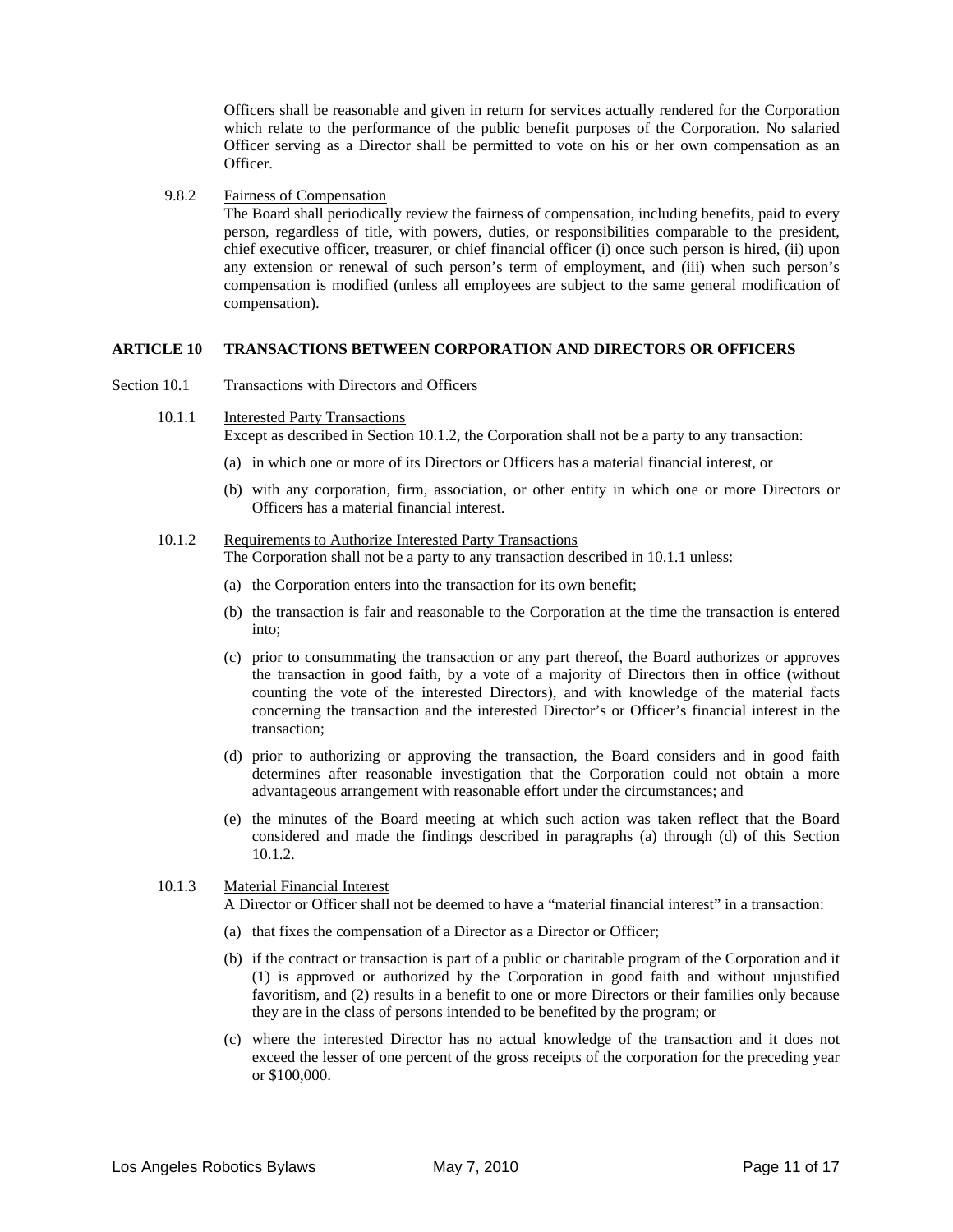#### Section 10.2 Loans to Directors and Officers

The Corporation shall not make any loan of money or property to or guarantee the obligation of any Director or Officer, unless approved by the Attorney General; except that, however, the Corporation may advance money to a Director or Officer for expenses reasonably anticipated to be incurred in the performance of duties of such Director or Officer, if in the absence of such advance, such Director or Officer would be entitled to be reimbursed for such expenses by the Corporation.

The limitation above does not apply if (i) the loan is necessary, in the judgment of the Board, to provide financing for the purchase of the principal residence of an Officer in order to secure the services of (or continued services of) the Officer and the loan is secured by real property located in California; or (ii) the loan is for the payment of premiums on a life insurance policy on the life of a Director or Officer and repayment to the Corporation of the amount paid by it is secured by the proceeds of the policy and its cash surrender value.

#### Section 10.3 Interlocking Directorates

No contract or other transaction between the Corporation and any corporation, firm or association of which one or more Directors are directors is either void or voidable because such Director(s) are present at the Board or Committee meeting that authorizes, approves or ratifies the contract or transaction, if (i) the material facts as to the transaction and as to such Director's other directorship are fully disclosed or known to the Board or Committee, and the Board or Committee authorizes, approves or ratifies the contract or transaction in good faith by a vote sufficient without counting the vote of the common Director(s) (subject to the quorum provisions of Article 7); or if (ii) the contract or transaction is just and reasonable as to the Corporation at the time it is authorized, approved or ratified.

Section 10.4 Duty of Loyalty; Construction with Article 11 Nothing in this Article 10 shall be construed to derogate in any way from the absolute duty of loyalty that every Director and Officer owes to the Corporation. Furthermore, nothing in this Article 10 shall be construed to override or amend the provisions of Article 11. All conflicts between the two articles shall be resolved in favor of Article 11.

#### **ARTICLE 11 INDEMNIFICATION OF DIRECTORS, OFFICERS, EMPLOYEES AND AGENTS**

#### Section 11.1 Definitions

For purpose of this Article 11,

- 11.1.1 "Agent" means any person who is or was a Director, Officer, employee, or other agent of the Corporation, or is or was serving at the request of the Corporation as a Director, Officer, employee, or agent of another foreign or domestic corporation, partnership, joint venture, trust, or other enterprise, or was a Director, Officer, employee, or agent of a foreign or domestic corporation that was a predecessor corporation of the Corporation or of another enterprise at the request of the predecessor corporation;
- 11.1.2 "Proceeding"

means any threatened, pending, or completed action or proceeding, whether civil, criminal, administrative, or investigative; and

11.1.3 "Expenses"

includes, without limitation, all attorneys' fees, costs, and any other expenses reasonably incurred in the defense of any claims or proceedings against an Agent by reason of his or her position or relationship as Agent and all attorneys' fees, costs, and other expenses reasonably incurred in establishing a right to indemnification under this Article 11.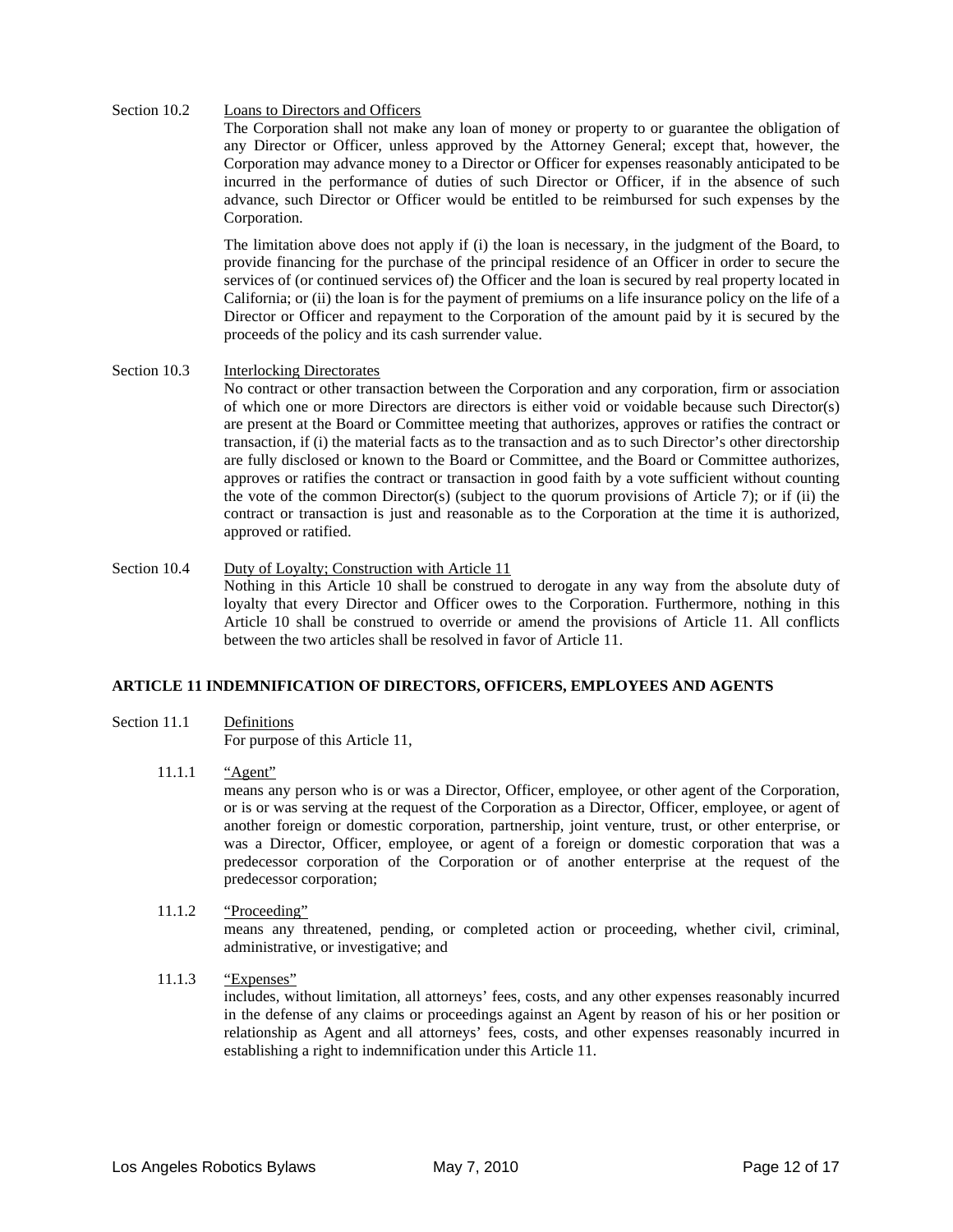#### Section 11.2 Applicability of Indemnification Provisions

#### 11.2.1 Successful Defense by Agent

To the extent that an Agent has been successful on the merits in the defense of any proceeding referred to in this Article 11, or in the defense of any claim, issue, or matter therein, the Agent shall be indemnified against expenses actually and reasonably incurred by the Agent in connection with the claim.

#### 11.2.2 Settlement or Unsuccessful Defense by Agent If an Agent either settles any proceeding referred to in this Article 11, or any claim, issue, or matter therein, or sustains a judgment rendered against him, then the provisions of Section 11.3 through Section 11.6 shall determine whether the Agent is entitled to indemnification.

Section 11.3 Actions Brought by Persons Other than the Corporation This Section 11.3 applies to any proceeding other than an action "by or on behalf of the corporation" as defined in Section 11.4. Such proceedings that are not brought by or on behalf of the Corporation are referred to in this Section 11.3 as "Third Party proceedings."

#### 11.3.1 Scope of Indemnification in Third Party Proceedings Subject to the required findings to be made pursuant to Section 11.3.2, the Corporation may indemnify any person who was or is a party, or is threatened to be made a party, to any Third Party proceeding, by reason of the fact that such person is or was an Agent, for all expenses, judgments, fines, settlements, and other amounts actually and reasonably incurred in connection with the proceeding**.**

#### 11.3.2 Required Standard of Conduct for Indemnification in Third Party Proceedings

Any indemnification granted to an Agent in Section 11.3.1 above is conditioned on the following. The Board must determine, in the manner provided in Section 11.5, that the Agent seeking reimbursement acted in good faith, in a manner he or she reasonably believed to be in the best interest of the Corporation, and, in the case of a criminal proceeding, he or she must have had no reasonable cause to believe that his or her conduct was unlawful. The termination of any proceeding by judgment, order, settlement, conviction, or on a plea of *nolo contendere* or its equivalent shall not, of itself, create a presumption that the person did not act in good faith or in a manner he or she reasonably believed to be in the best interest of the Corporation or that he or she had reasonable cause to believe that his or her conduct was unlawful.

#### Section 11.4 Action Brought By or On Behalf Of the Corporation This Section 11.4 applies to any proceeding brought (i) by or in the right of the Corporation, or (ii) by an Officer, Director or person granted relator status by the Attorney General, or by the Attorney General, on the ground that the defendant Director was or is engaging in self-dealing within the meaning of section 5233 of the California Nonprofit Corporation Law, or (iii) by the Attorney General or person granted relator status by the Attorney General for any breach of duty relating to assets held in charitable trust (any such proceeding is referred to in these Bylaws as a proceeding "by or on behalf of the Corporation").

#### 11.4.1 Scope of Indemnification in Proceeding By or On Behalf Of the Corporation Subject to the required findings to be made pursuant to Section 11.4.2, and except as provided in Sections 11.4.3 and 11.4.4, the Corporation may indemnify any person who was or is a party, or is threatened to be made a party, to any proceeding by or on behalf of the Corporation, by reason of the fact that such person is or was an Agent, for all expenses actually and reasonably incurred in connection with the defense or settlement of such action.

#### 11.4.2 Required Standard of Conduct for Indemnification in Proceeding By or On Behalf Of the Corporation

Any indemnification granted to an Agent in Section 11.4.1 is conditioned on the following. The Board must determine, in the manner provided in Section 11.5, that the Agent seeking reimbursement acted in good faith, in a manner he or she believed to be in the best interest of the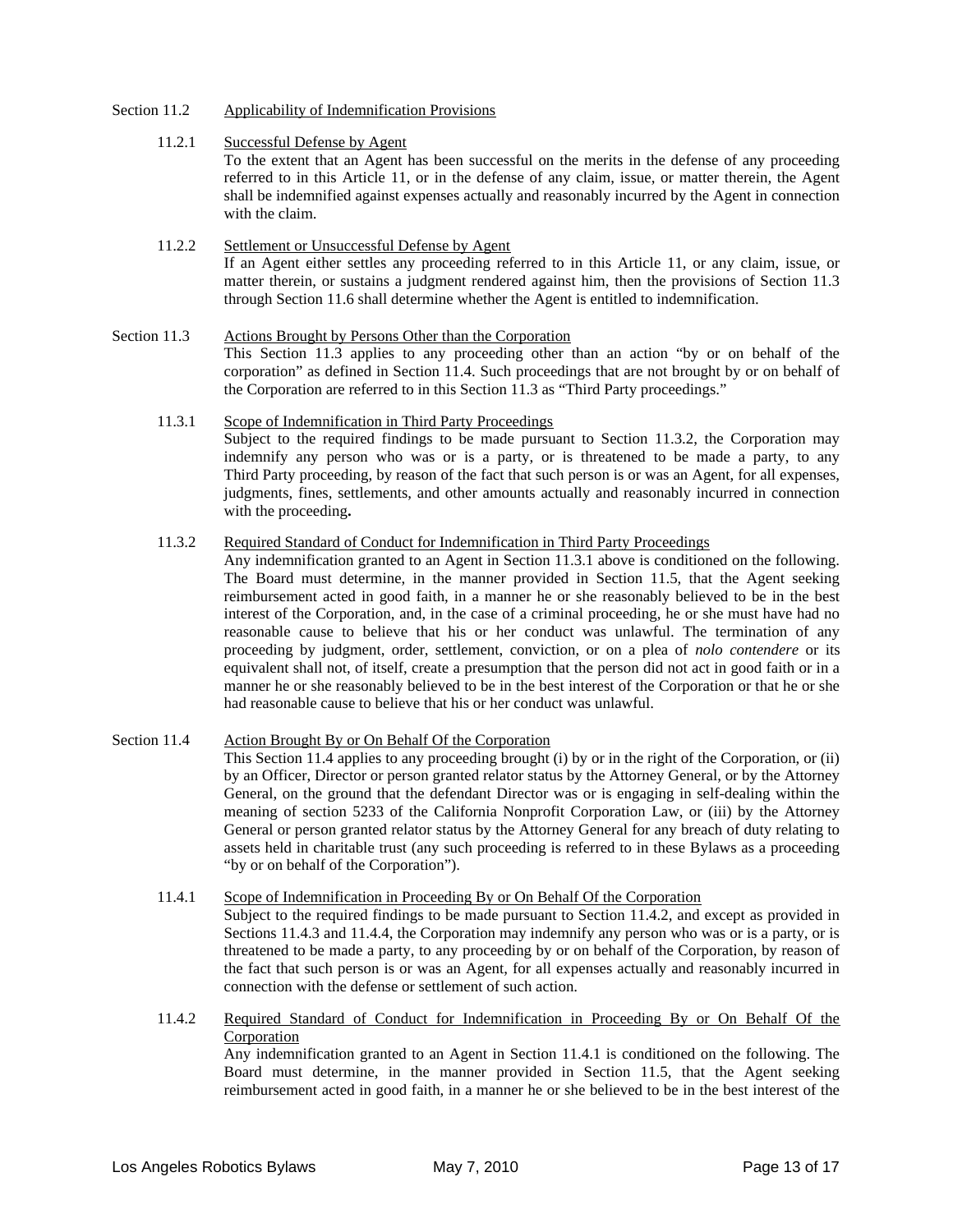Corporation and with such care, including reasonable inquiry, as an ordinarily prudent person in a like position would use under similar circumstances.

11.4.3 Claims Settled Out of Court

If any Agent settles or otherwise disposes of a threatened or pending action brought by or on behalf of the Corporation, with or without court approval, the Agent shall receive no indemnification for amounts paid pursuant to the terms of the settlement or other disposition. Also, in cases settled or otherwise disposed of without court approval, the Agent shall receive no indemnification for expenses reasonably incurred in defending against the proceeding, unless the proceeding is settled with the approval of the Attorney General.

#### 11.4.4 Claims and Suits Awarded Against Agent

If any Agent is adjudged to be liable to the Corporation in the performance of the Agent's duty to the Corporation, the Agent shall receive no indemnification for amounts paid pursuant to the judgment, and any indemnification of such Agent under Section 11.4.1 for expenses actually and reasonably incurred in connection with the defense of that action shall be made only if both of the following conditions are met:

- (a) The determination of good faith conduct required by Section 11.4.2 must be made in the manner provided for in Section 11.5; and
- (b) Upon application, the court in which the action was brought must determine that, in view of all of the circumstances of the case, the Agent is fairly and reasonably entitled to indemnity for the expenses incurred. If the Agent is found to be so entitled, the court shall determine the appropriate amount of expenses to be reimbursed.

#### Section 11.5 Determination of Agent's Good Faith Conduct

The indemnification granted to an Agent in Section 11.3 and Section 11.4 is conditioned on the findings required by those Sections being made by:

- (a) the Board by a majority vote of a quorum consisting of Directors who are not parties to the proceeding; or
- (b) the court in which the proceeding is or was pending. Such determination may be made on application brought by the Corporation or the Agent or the attorney or other person rendering a defense to the Agent, whether or not the application by the Agent, attorney, or other person is opposed by the Corporation.

#### Section 11.6 Limitations

No indemnification or advance shall be made under this Article 11, except as provided in Section 11.2.1 or Section 11.5(b), in any circumstances when it appears:

- (a) that the indemnification or advance would be inconsistent with a provision of the Articles of Incorporation, as amended, or an agreement in effect at the time of the accrual of the alleged cause of action asserted in the proceeding in which the expenses were incurred or other amounts were paid, which prohibits or otherwise limits indemnification; or
- (b) that the indemnification would be inconsistent with any condition expressly imposed by a court in approving a settlement.
- Section 11.7 Advance of Expenses Expenses incurred in defending any proceeding may be advanced by the Corporation before the final disposition of the proceeding on receipt of an undertaking by or on behalf of the Agent to repay the amount of the advance unless it is determined ultimately that the Agent is entitled to be indemnified as authorized in this Article 11.
- Section 11.8 Contractual Rights of Non-Directors and Non-Officers Nothing contained in this Article 11 shall affect any right to indemnification to which persons other than Directors and Officers of the Corporation, or any of its subsidiaries, may be entitled by contract or otherwise.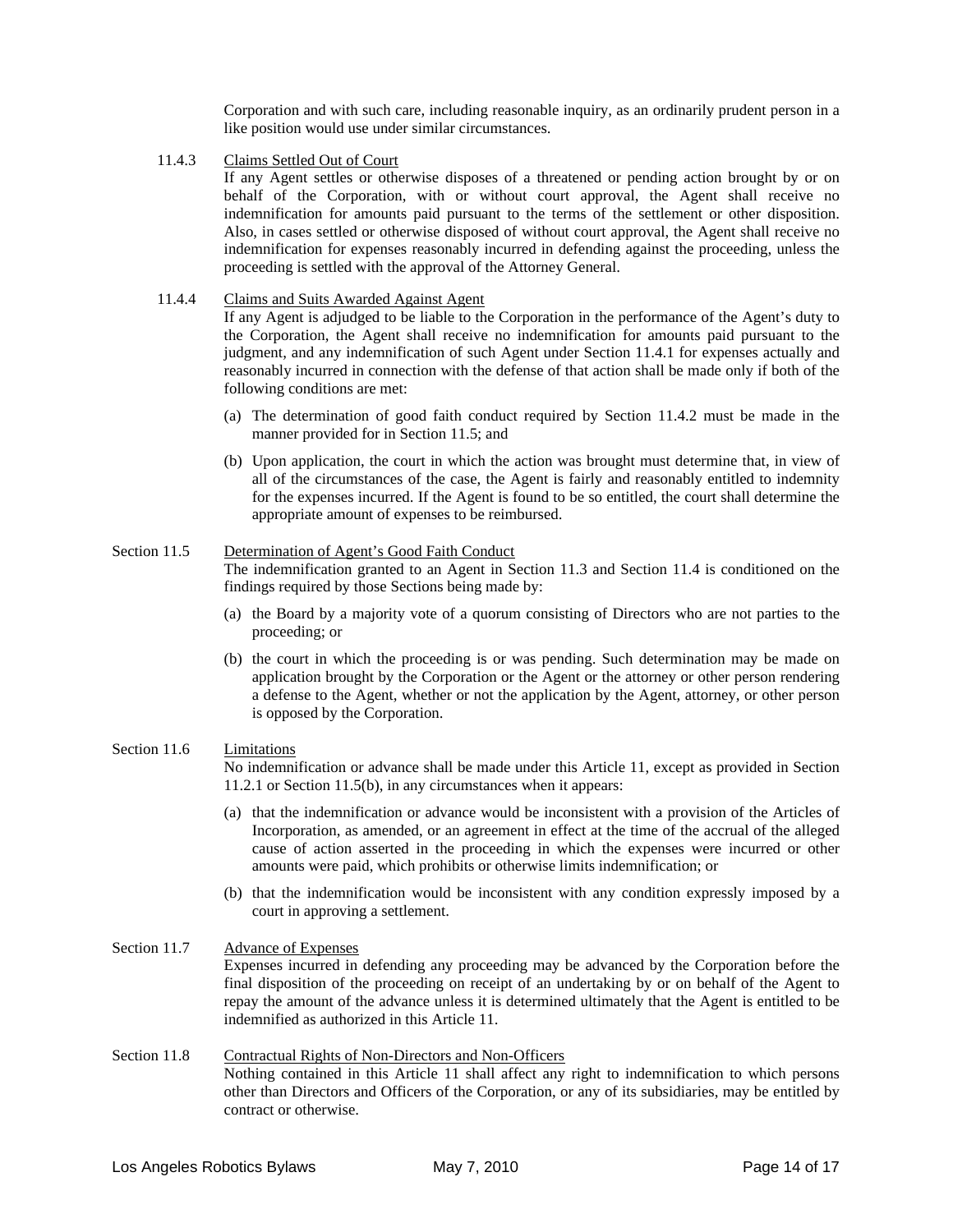#### Section 11.9 Insurance

The Board may adopt a resolution authorizing the purchase and maintenance of insurance on behalf of any Agent, as defined in this Article 11, against any liability asserted against or incurred by any Agent in such capacity or arising out of the Agent's status as such, whether or not the Corporation would have the power to indemnify the Agent against the liability under the provisions of this Article 11.

#### **ARTICLE 12 CORPORATE RECORDS, REPORTS AND SEAL**

- Section 12.1 Minute Book The Corporation shall keep a minute book in written form which shall contain a record of all actions by the Board or any committee including (i) the time, date and place of each meeting; (ii) whether a meeting is regular or special and, if special, how called; (iii) the manner of giving notice of each meeting and a copy thereof; (iv) the names of those present at each meeting of the Board or any Committee thereof; (v) the minutes of all meetings; (vi) any written waivers of notice, consents to the holding of a meeting or approvals of the minutes thereof; (vii) all written consents for action without a meeting; (viii) all protests concerning lack of notice; and (ix) formal dissents from Board actions.
- Section 12.2 Books and Records of Account The Corporation shall keep adequate and correct books and records of account. "Correct books and records" includes, but is not necessarily limited to: accounts of properties and transactions, its assets, liabilities, receipts, disbursements, gains, and losses.
- Section 12.3 Articles of Incorporation and Bylaws The Corporation shall keep at its principal office, the original or a copy of the Articles of Incorporation and Bylaws as amended to date.
- Section 12.4 Maintenance and Inspection of Federal Tax Exemption Application and Annual Information Returns The Corporation shall at all times keep at its principal office a copy of its federal tax exemption application and, for three years from their date of filing, its annual information returns. These documents shall be open to public inspection and copying to the extent required by the Code.

#### Section 12.5 Annual Report; Statement of Certain Transactions The Board shall cause an annual report to be sent to each Director within 120 days after the close of the Corporation's fiscal year containing the following information:

- (a) The assets and liabilities of the Corporation as of the end of the fiscal year;
- (b) The principal changes in assets and liabilities, including trust funds, during the fiscal year;
- (c) The revenue or receipts of the Corporation, both unrestricted and restricted to particular purposes, for this fiscal year;
- (d) The expenses or disbursements of the Corporation for both general and restricted purposes during the fiscal year;
- (e) A statement of any transaction (i) to which the Corporation, its parent, or its subsidiary was a party, (ii) which involved more than \$50,000 or which was one of a number of such transactions with the same person involving, in the aggregate, more than \$50,000, and (iii) in which either of the following interested persons had a direct or indirect material financial interest (a mere common directorship is not a financial interest):
	- (1) Any Director or Officer of the Corporation, its parent, or its subsidiary;
	- (2) Any holder of more than 10% of the voting power of the Corporation, its parent, or its subsidiary.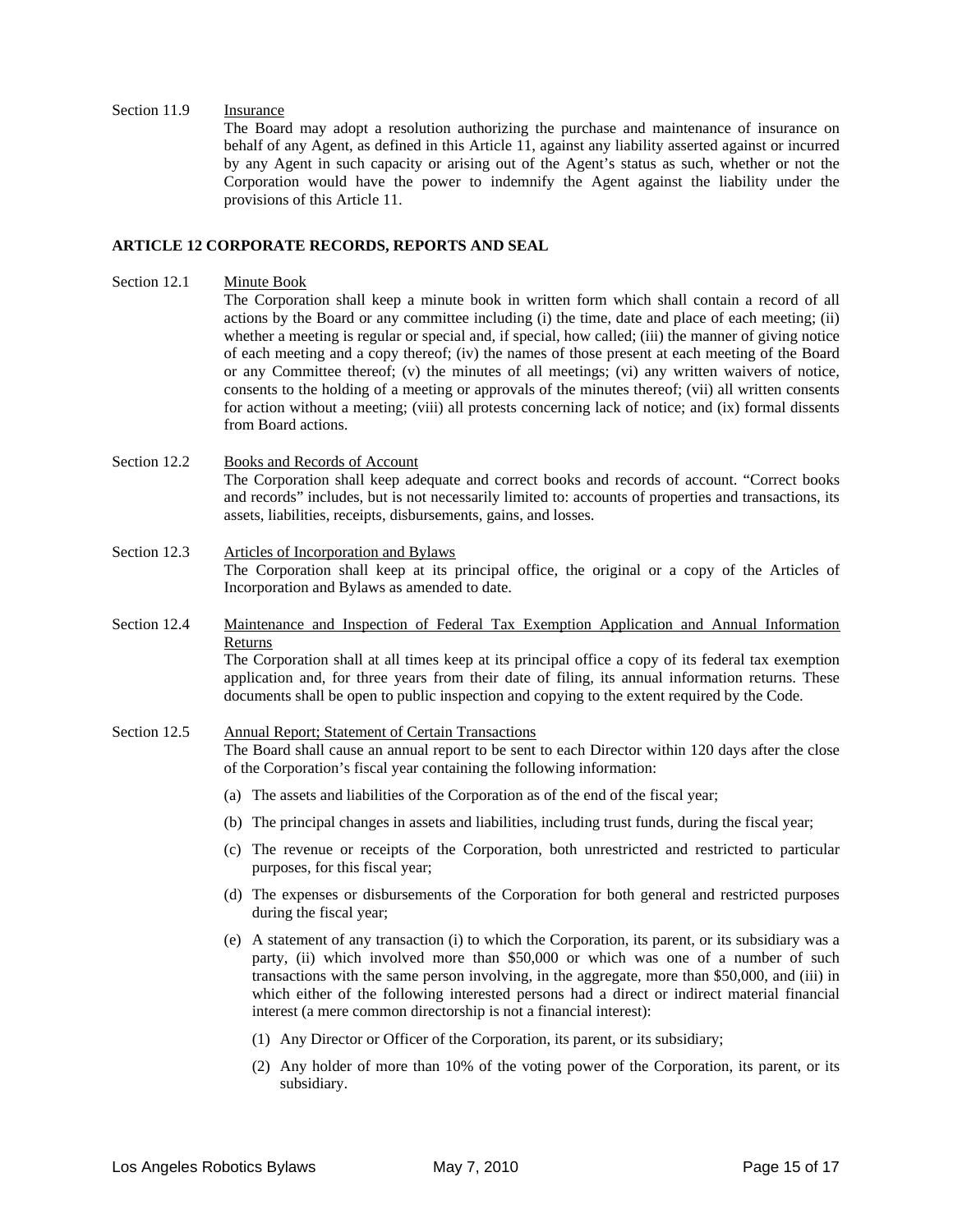The statement shall include: (i) a brief description of the transaction; (ii) the names of interested persons involved; (iii) their relationship to the Corporation; (iv) the nature of their interest in the transaction, and; (v) when practicable, the amount of that interest, provided that, in the case of a partnership in which such person is a partner, only the interest of the partnership need be stated.

(f) A brief description of the amounts and circumstances of any loans, guaranties, indemnifications, or advances aggregating more than \$10,000 paid during the fiscal year to any Officer or Director under Article 10 or Article 11.

#### Section 12.6 Directors' Rights of Inspection Every Director shall have the absolute right at any reasonable time to inspect the books, records, documents of every kind, and physical properties of the Corporation and each of its subsidiaries. The inspection may be made in person or by the Director's agent or attorney. The right of inspection includes the right to copy and make extracts of documents.

#### Section 12.7 Corporate Seal The corporate seal, if any, shall be in such form as may be approved from time to time by the Board. Failure to affix the seal to corporate instruments, however, shall not affect the validity of any such instrument.

#### **ARTICLE 13 EXECUTION OF INSTRUMENTS, DEPOSITS AND FUNDS**

#### Section 13.1 Execution of Instruments The Board, except as otherwise provided in these Bylaws, may by resolution authorize any Officer or agent of the Corporation to enter into any contract or execute and deliver any instrument in the name of and on behalf of the Corporation, and such authority may be general or confined to specific instances. Unless so authorized, no Officer, agent, or employee shall have any power or authority to bind the Corporation by any contract or engagement or to pledge its credit or to render it liable monetarily for any purpose or in any amount.

#### Section 13.2 Checks and Notes

Except as otherwise specifically determined by resolution of the Board, or as otherwise required by law, checks, drafts, promissory notes, orders for the payment of money, and other evidence of indebtedness of the Corporation shall be signed by the Treasurer.

## Section 13.3 Deposits All funds of the Corporation shall be deposited from time to time to the credit of the Corporation in such banks, trust companies, or other depositories as the Board may select.

#### Section 13.4 Gifts The Board may accept on behalf of the Corporation any contribution, gift, bequest, or devise for the charitable or public purposes of the Corporation.

#### **ARTICLE 14 CONSTRUCTION AND DEFINITIONS**

Unless the context requires otherwise, the general provisions, rules of construction, and definitions of California Nonprofit Corporation Law shall govern the construction of these Bylaws. Without limiting the generality of the above, the masculine gender includes the feminine and neuter, the singular number includes the plural, the plural number includes the singular, and the term "person" includes both the Corporation and a natural person. All references to statutes, regulations and laws shall include any future statutes, regulations and laws that replace those referenced.